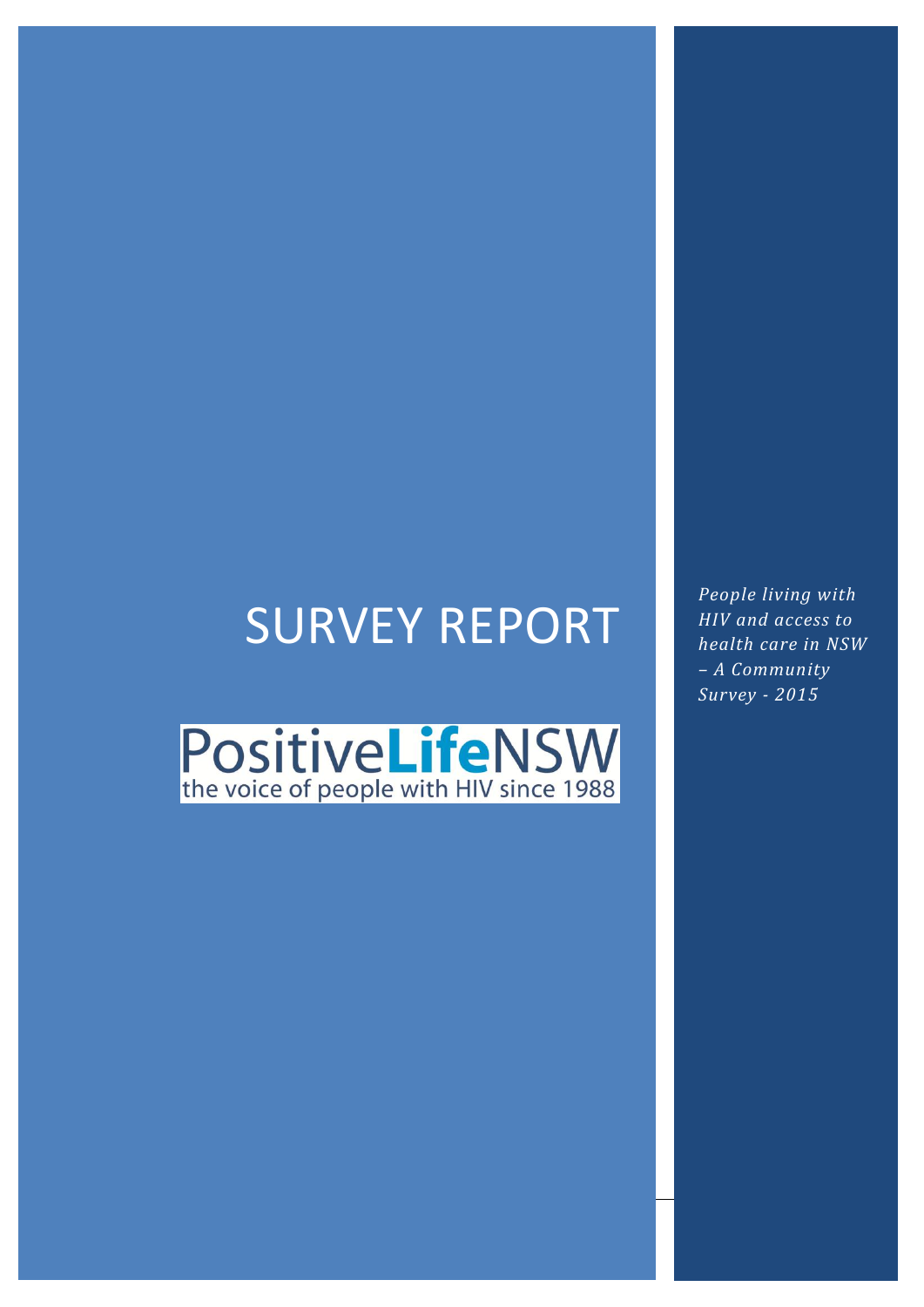This report was authored by Lance Feeney on behalf of Positive Life NSW and ASHM

June 2015

Positive Life NSW would like to acknowledge the following agencies for distributing the survey link:

ACON Pozhet Multicultural HIV and Hepatitis C Service HIV Related Programs Units (Local Health Districts) Bobby Goldsmith Foundation (BGF) NSW Sexually Transmissible Infections Program Unit (STIPU) Sex Worker Outreach Project (SWOP) NSW Users & AIDS Association (NUAA) HIV/AIDS Legal Centre Inc. (HALC)

Positive Life NSW would like to acknowledge ASHM for help with developing the survey instrument.

Positive Life NSW Suite 5.2, Level 5 414 Elizabeth Street Surry Hills NSW 2010 Tel: (02) 9206 2177 Email: [lancef@positivelife.org.au](mailto:lancef@positivelife.org.au) <http://www.positivelife.org.au/>

© 2015 Positive Life NSW This work is copyright. It may be reproduced in whole or in part subject to the inclusion of an acknowledgment of the source. Reproduction requires written permission from Positive Life NSW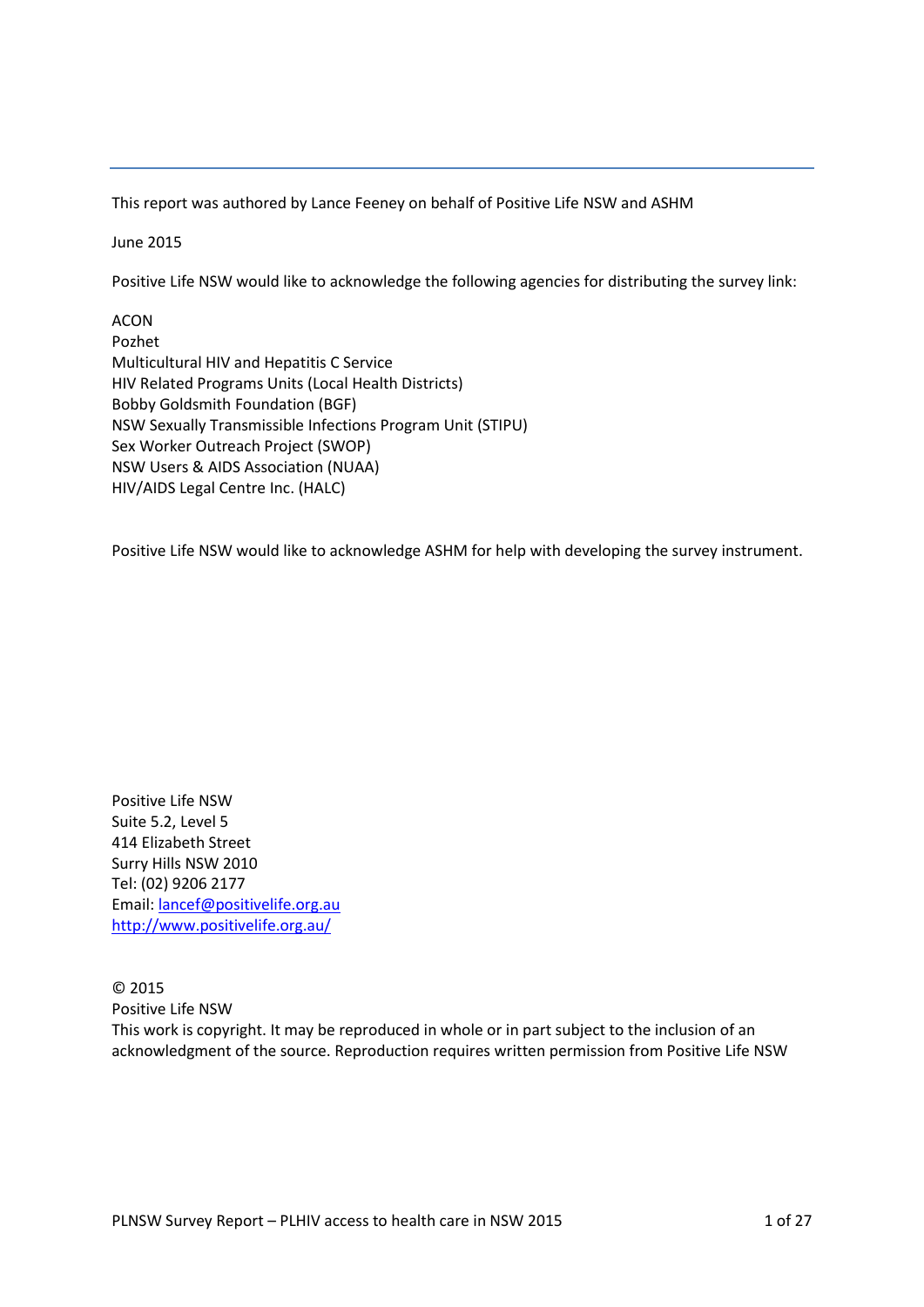### **Contents**

| <b>Background</b>                                                          | 3         |
|----------------------------------------------------------------------------|-----------|
| This Report                                                                | 3         |
| The Survey                                                                 | 3         |
| <b>Summary Analysis</b>                                                    | 4         |
| <b>Demography of respondents</b>                                           | 4         |
| <b>HIV status</b>                                                          | 4         |
| <b>HIV treatment</b>                                                       | 4         |
| Gender                                                                     | 4         |
| Identity                                                                   | 4         |
| Intersex                                                                   | 4         |
| Aboriginal and Torres Strait Islander                                      | 4         |
| Country of Birth                                                           | 4         |
| Residential post code by NSW Government Statistical Division               | $4 - 5$   |
| Language spoken at home                                                    | 5         |
| <b>Employment status</b>                                                   | $5-6$     |
| Income source                                                              | 6         |
| Age                                                                        | $6 - 7$   |
| <b>Healthcare</b>                                                          | 8         |
| Main source of healthcare                                                  | 8         |
| Where respondents see a doctor for HIV care by NSW Statistical Region      | $8 - 9$   |
| Where respondents see a doctor for HIV care by Local Health District (LHD) | 9         |
| Reasons why PLHIV use a particular HIV health care service                 | 10        |
| Health conditions in addition to HIV                                       | 12        |
| Number of health conditions in addition to HIV                             | 12        |
| Rates of other health conditions                                           | $12 - 13$ |
| Prevalence of reported health conditions grouped by type                   | 14        |
| Rates of comorbidities across age groups                                   | $14 - 15$ |
| <b>Access barriers and important considerations</b>                        | $16 - 24$ |
| Important considerations when accessing health care                        | $16 - 17$ |
| Concerns or difficulties when accessing health care                        | 17-19     |
| Difficulties or challenges experienced when referred to or when accessing  | $20 - 21$ |
| mainstream or specialist health care (other than HIV health care)          |           |
| Needs when accessing specialist and mainstream health, treatment and care  | $21 - 22$ |
| services                                                                   |           |
| Ability to adhere to and remain engaged in treatment and care              | $23 - 24$ |
| <b>Question requested by ASHM</b>                                          | $25 - 27$ |
| Suggested locations for community dispensing of Hiv medications            | $25 - 26$ |
| Suggested locations for GPs to take up HIV prescribing                     | $26 - 27$ |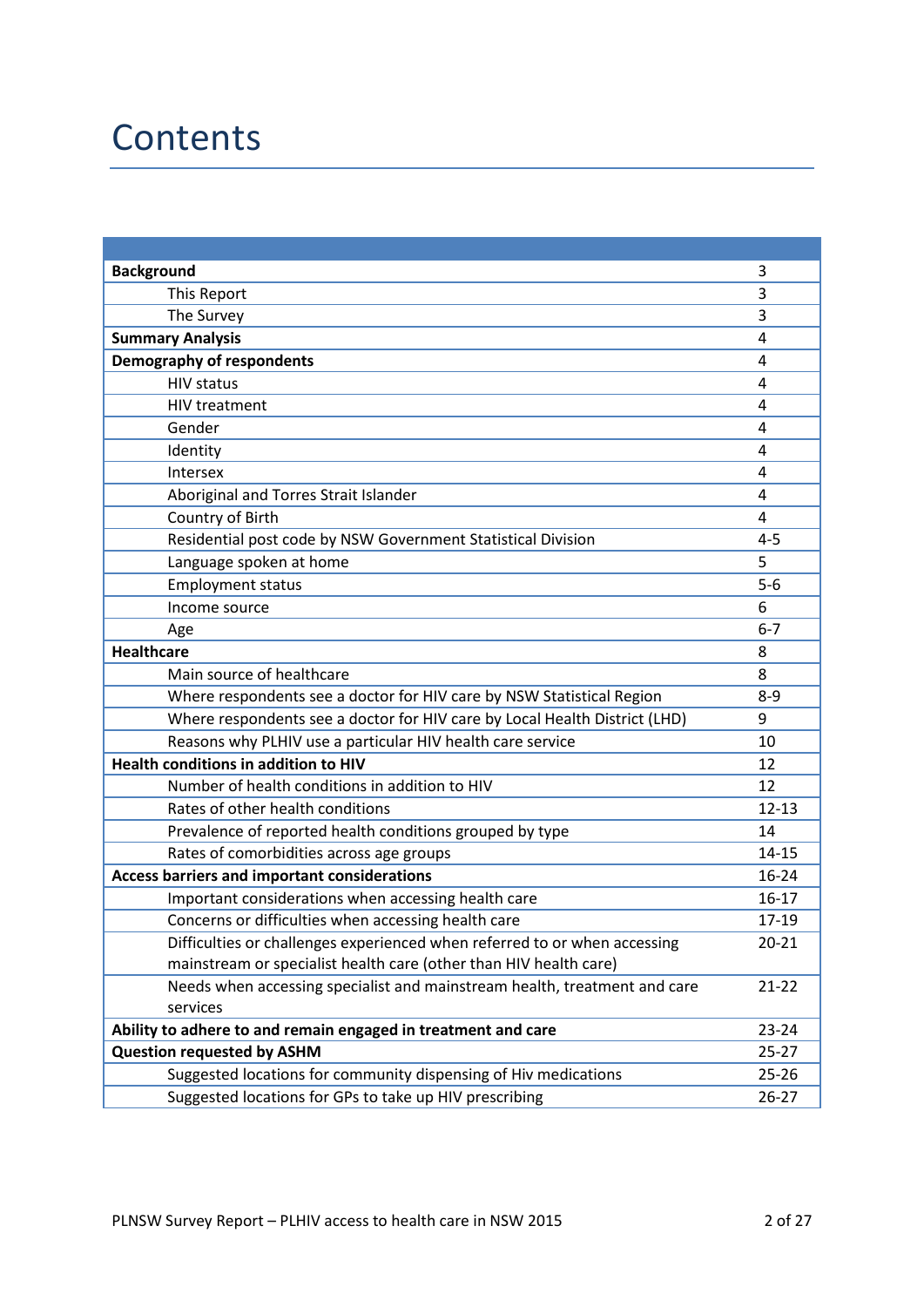### Report – PLHIV Access to Health Care in NSW – Consumer Survey 2015

#### **Background**

The NSW Ministry of Health (NSW MoH) requested Positive Life NSW (PLNSW) produce a discussion paper which explored the future service needs of people living with HIV (PLHIV) in NSW with complex care needs, in relation to HIV specialists and mainstream services.

#### **This report**

This report examines the data from the PLNSW 2015 *PLHIV Access to Health Care in NSW Survey (AHCNSW Survey).* The data from the survey has been used to inform a discussion paper – *The needs of people living with HIV as they access HIV specialist and mainstream services in NSW – 2015.* 

#### **The Survey**

Survey Monkey was used to develop an internet-based community survey - *PLHIV access to health care in NSW* (hereafter referred to as *the survey*). The survey comprised 25 questions, was targeted at PLHIV in NSW and could be completed in less than 2-3 minutes. The survey collected responses from 2<sup>nd</sup> February to 2<sup>nd</sup> March 2015. 256 people completed the survey and 214 of those were HIVpositive. Respondents who were HIV-negative, HIV unknown, or who did not wish to disclose, were exited from the survey and their views unreported.

The survey link was distributed through PLNSW member networks, PLNSW social media (Facebook, Twitter and the PLNSW website), and service provider networks (Pozhets, Multicultural HIV and Hepatitis Service, the HIV and Related Programs Managers, Bobby Goldsmith Foundation, STIPU, Sex Worker Outreach Project, NUAA, HIV/ AIDS Legal Centre, and ACON).

The main lines of inquiry which PLNSW investigated were:

- Access to Service Provision where PLHIV obtained their primary health care and why they preferred to use a particular service; (p7-8)
- Service Satisfaction how satisfied PLHIV were with the services they received; (p7)
- Health Care Service Barriers what concerns or difficulties PLHIV experienced when accessing health care services; (p15-17)
- PLHIV Criteria for Service Access what were the considerations for accessing health care; (p14)
- Mainstream Service Barriers if PLHIV experienced difficulties or challenges when referred to mainstream or specialist services, what they might be, and; (p19)
- Factors of Retention in Care factors relating to the ability of PLHIV to remain engaged in treatment and care (p21).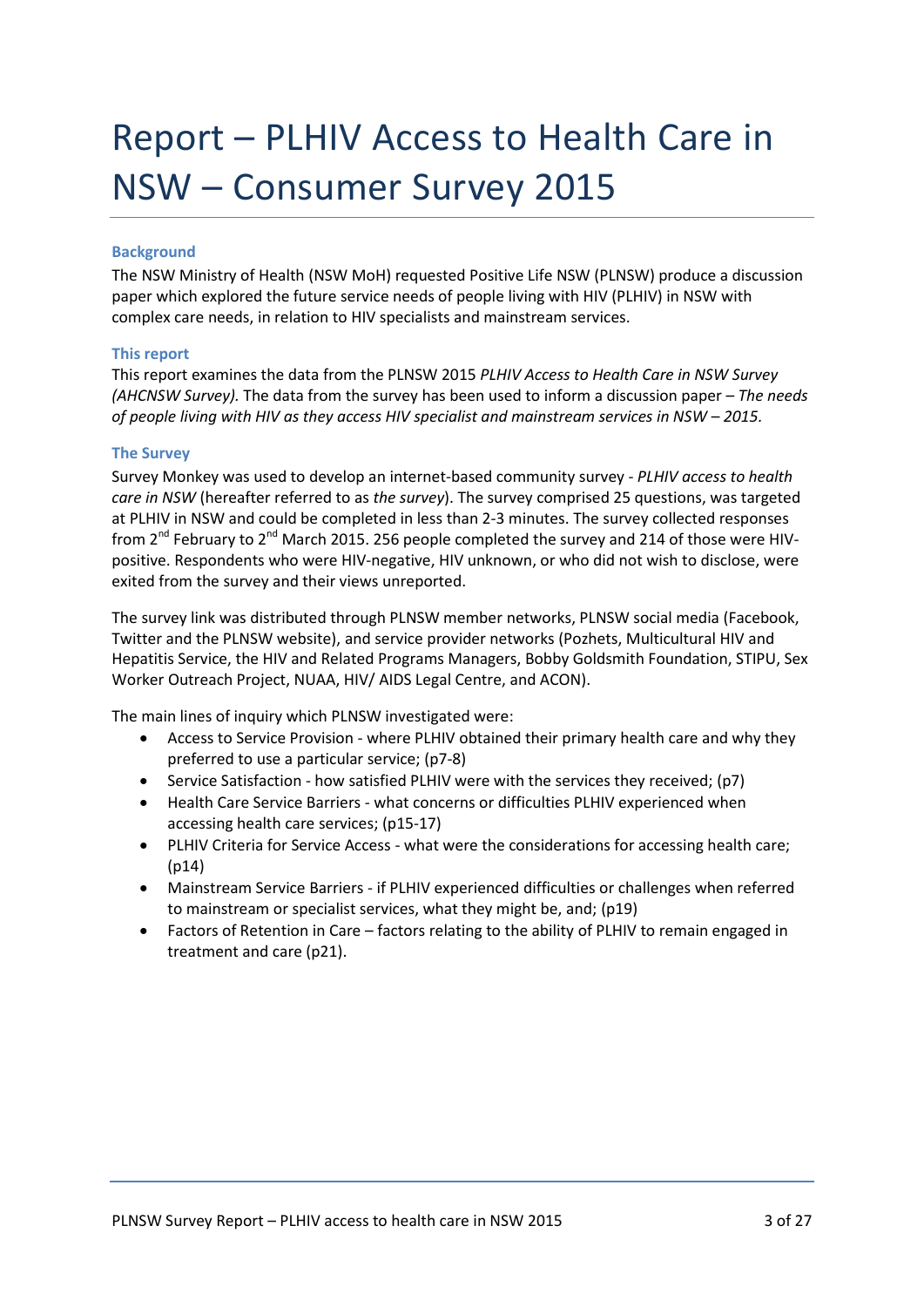### Summary Analysis

#### **Demography of respondents:**

HIV Status – The majority of survey respondents were HIV-positive (83.59%, n=214). 12.89% were HIV-negative, 2.73% were HIV status unknown, and 0.78% did not wish to disclose.

HIV treatment - Most respondents had been prescribed antiretroviral therapy (ART) for 3 or more years (79.66% n=141). 11.86% n=21 has been prescribed ART for 1-3 years and 5.08% n=9 had been prescribed ART for less than 12 months. 3.39% n=6 were not taking ART.

Gender – The majority of respondents were male (93.79%, n=166). 6.21% n=11 were female, and no respondents identified as transgender.

Identity – The majority of respondents were gay male or homosexual (83.62%, n=148) and 1.69% (n=3) identified as queer (combined homosexual and queer – 85.31%. 3.95% n=7 identified as bisexual and 10.73% n=19 identified as heterosexual or straight.

Intersex – 1.16% n=2 respondents identified as intersex, and 2.91% n = 5 preferred not to say. Aboriginal and Torres Strait Islander – 1.71% n=3 identified as Aboriginal, and 0.57% n=1 identified as Torres Strait Islander. 1.71% n=3 did not wish to disclose.

Country of Birth – The majority of respondents (88%) were born in English speaking countries, with (68%) born in Australia, 10% in New Zealand, 7% in the United Kingdom and 3% in the United States. The remaining 12% were born in a range of countries with other languages and cultures.



#### Residential Post Code by NSW Government Statistical Division

177 respondents identified their residential postcode. Postcodes were divided by NSW Government Statistical Division and Statistical Sub-Division Postcode Mapping<sup>1</sup>. Slightly more than half (56%) resided in Inner Sydney, the Eastern Suburbs, Inner Western Sydney and the Lower Northern Sydney areas. 5% resided in Central Western Sydney and there were approximately even distributions of PLHIV through the middle-ring suburbs stretching from St. George in the east, through Canterbury/Bankstown and into western and outer western Sydney. There were small numbers of

**.** 

<sup>&</sup>lt;sup>1</sup> [http://www.training.nsw.gov.au/training\\_providers/training\\_market/doing\\_business/ssd\\_mapping.html](http://www.training.nsw.gov.au/training_providers/training_market/doing_business/ssd_mapping.html)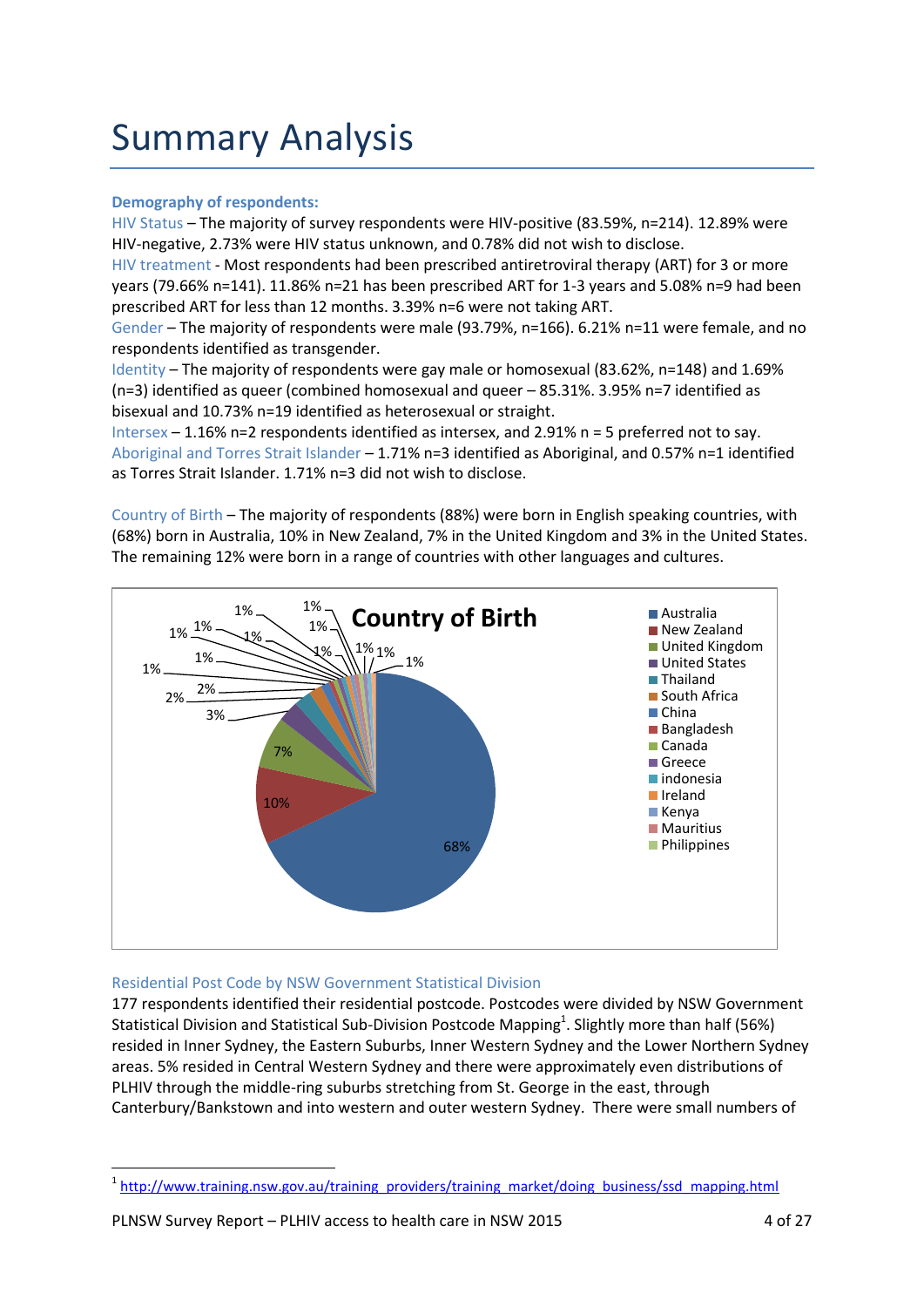

respondents from regional NSW (16%) with (7%) residing in the Mid-North Coast and Richmond-Tweed Areas.

In modelling done by David Wilson (National Centre in Social Research, 2010) the split between metro and regional PLHIV in NSW was estimated to be 80/20 $^2$ .

Language spoken at home – English was the language most commonly spoken at home (96.55%). The other six respondents used: Thai (1), Indonesian (1), Italian (1), German (1), Swedish (1), and Mandarin (1).

Employment status – 28.25% n=50 were employed full-time and 12.43% n=22 were employed parttime (combined = 40.68% n=72). 19.21% n=34 were unemployed. 28.25% n=50 were retired with a pension, while 3.95% n=7 were retired with superannuation. 6.77% identified as student (3.95% fulltime and 2.82% part-time). 1.13% n=2 identified as being a carer/home duties.

**THE SECTS 10 ACTS 2010**<br><sup>2</sup> D Wilson, 2010, Mapping HIV Outcomes: geographical and clinical forecasts of number of people living with Hiv in Australia, Numbers of people living with diagnosed HIV by statistical region and year.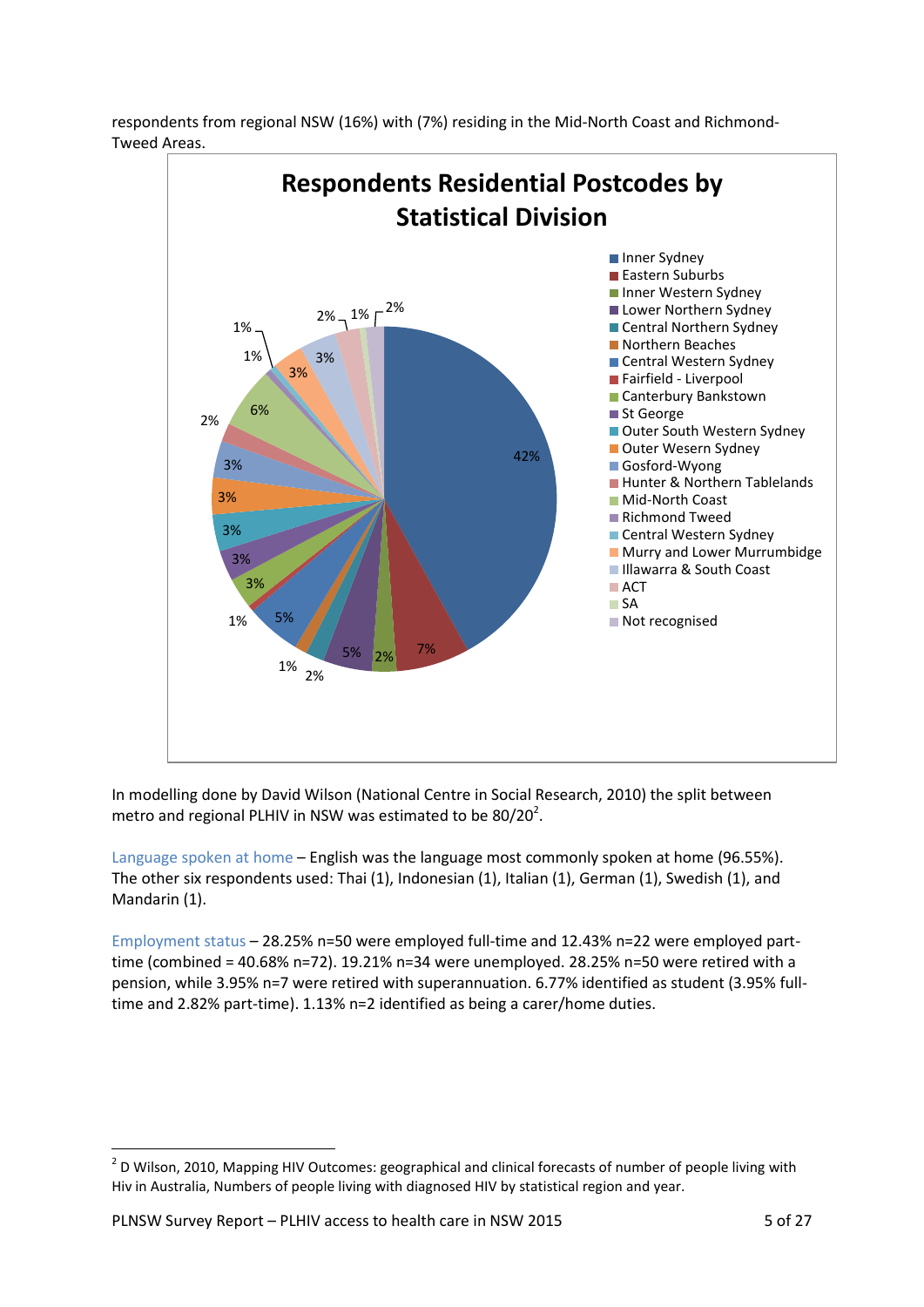

Income Source – a little less than half of respondents (42.94% n=76) identified their income source as the Disability or Aged Pension. 38.98% n=69 identified their income source as a salary or wage. 7.34% n=13 citied Unemployment Benefit. 1.69% n=3 were supported by a partner/spouse. 9.04% n=16 identified their source of income as 'Other' (of these, 9 of the 16 identified superannuation or savings as their income source, 2 were receiving Carers Payment and 1 Aus. Study (financial help to full-time students and Australian Apprentices aged 25 years or more), 1 was self-employed, 2 were supplementing welfare payments by casual work). 3 had no income.



Age – Respondents were aged between 18 up to 74. Three quarters were aged between 45 and 64 with a majority of those aged 45-54 (41.81% n=74 and 25% n=45 aged 55-64). 9.04% n=16 were aged 65 to 74 and no respondents were 75 or older. 9% were aged 18-34 years.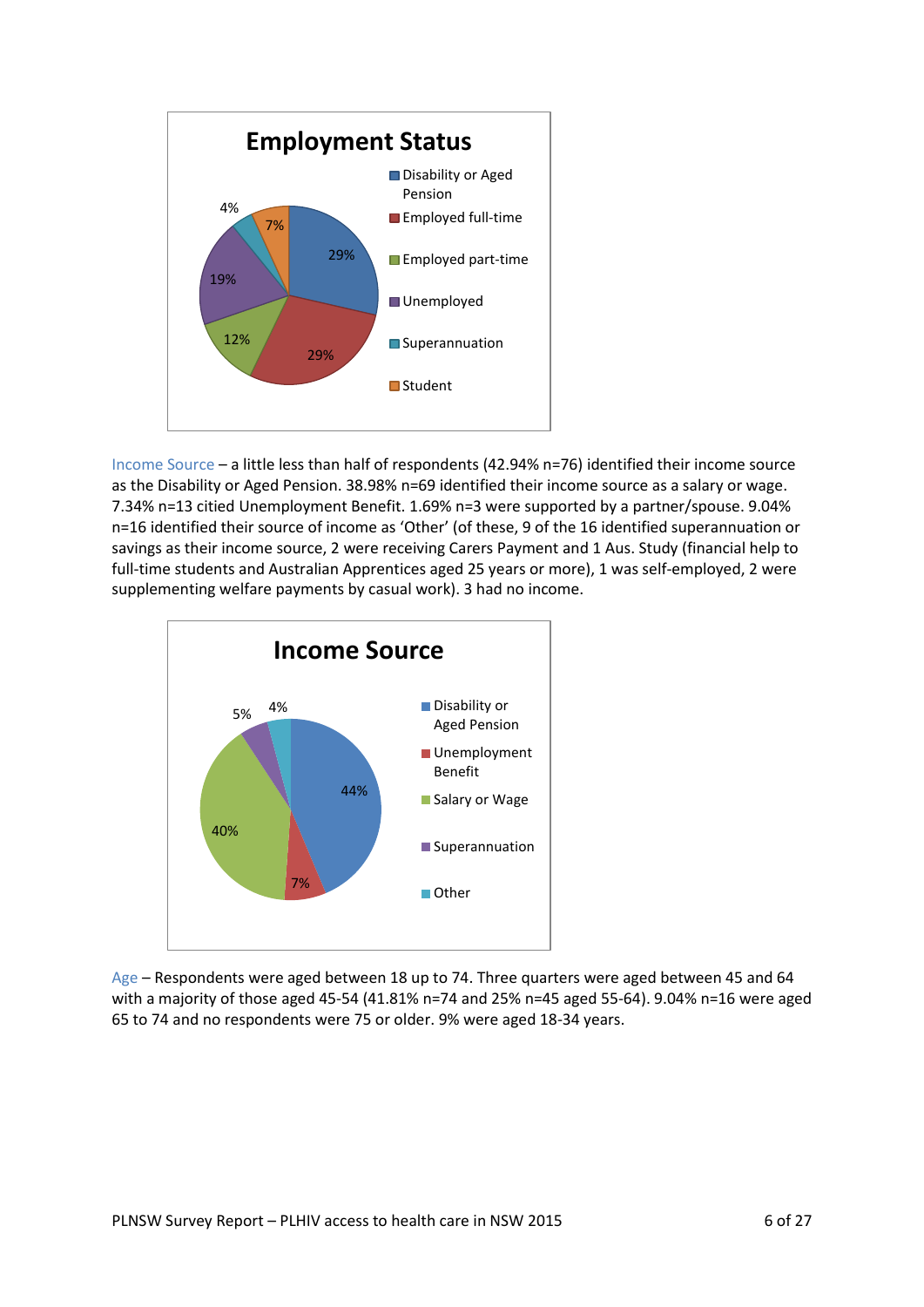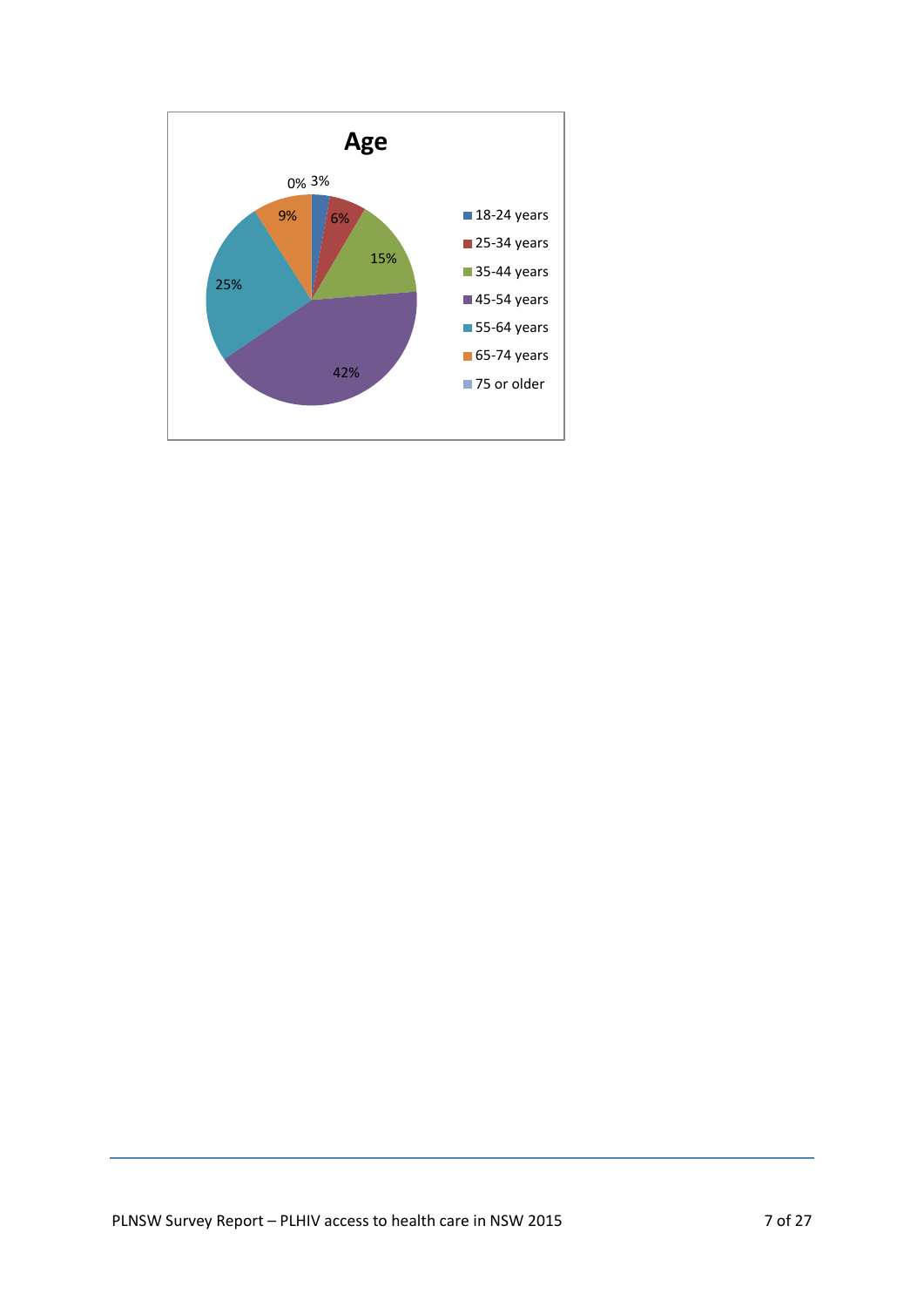### **Healthcare**

#### **Main source of HIV healthcare**

More than half of respondents (50.85% n=90) identified their main source of health care as a Sexual Health or HIV Specialist s100 prescriber. A further 19.77% n=35 identified a hospital doctor s100 prescriber as their main source of health care. 70.62% therefore sought health care from a Sexual Health Centre or hospital-based HIV specialist. In contrast, less than a third of respondents (28.25% n=50) identified their main source of health care as coming from a GP s100 prescriber. 1.13% n=2 identified a visiting publically funded s100 prescriber as their primary source of health care and these individuals were located in rural or regional NSW.



There were high levels of satisfaction with the care services received, with 67.05% n=118 citing that they were very satisfied and a further 24.43% n=43 citing that they were satisfied. 4.55% said they were neutral and there were a small number of respondents who were either unsatisfied (2.27% n=4) or very unsatisfied (1.70% n=3).

#### **Where respondents see a doctor for their HIV care**

#### HIV Doctor by Statistical Region

82% saw a doctor for their HIV care in the Sydney metropolitan area with (65%) of the total seeing a doctor in Inner Sydney and a further 17% seeing a doctors across the metropolitan area (4% of these in Outer Western Sydney). About 10% saw a doctor in rural and regional NSW and 3% used a doctor in the Australian Capital Territory. The postcodes for 3% of respondents were unable to be recognised.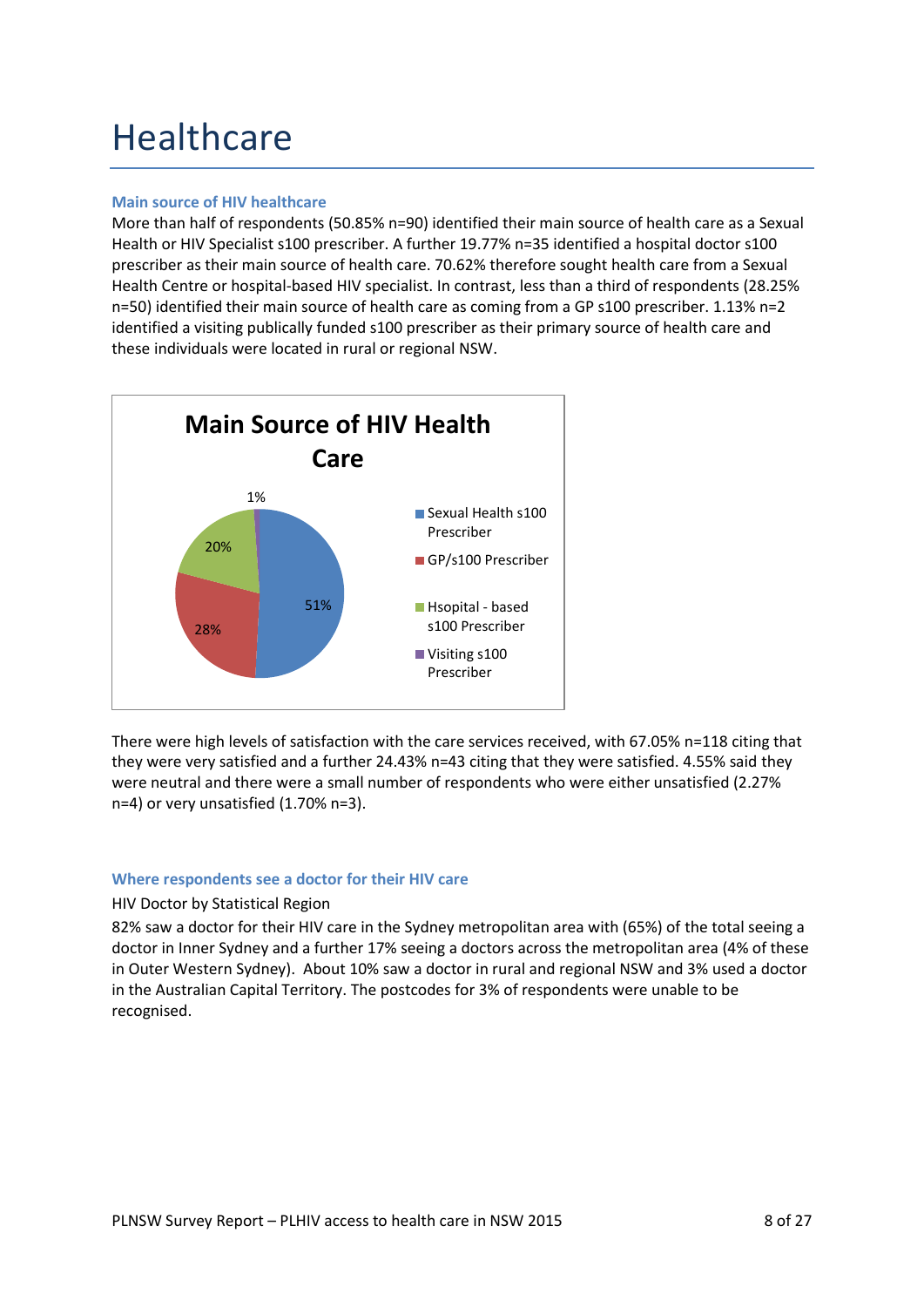

#### **HIV Doctor by Local Health District**

More than three quarters of respondents used an HIV doctor in the Sydney metropolitan area. 56% seeing a doctor in South Eastern Sydney Local Health District (LHD), 13% seeing a doctor in the Sydney LHD, 3% in North Sydney LHD, and 4% in South Western Sydney LHD. The remaining 24% used a HIV doctor in regional NSW, with 5% seeing a doctor in Northern NSW, 4% in the Nepean and Blue Mountains, 4% in the Hunter New England LHD, 2% in the Murrumbidgee LHD, 1% in Southern NSW, and 1% in War Western NSW. There was 2% respondents were located in the ACT and 1% in Queensland and 1% in South Australia.

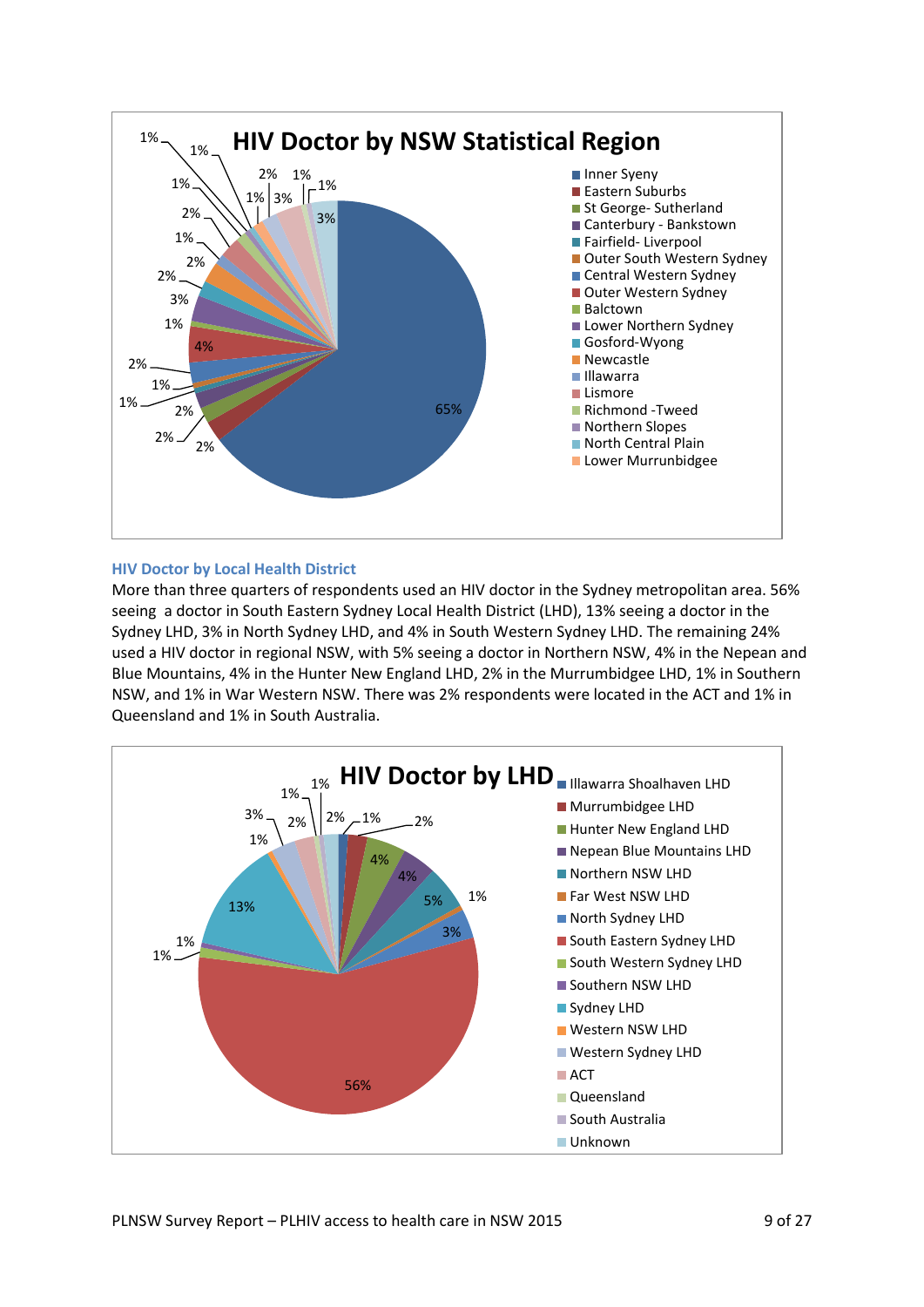#### **Reasons why PLHIV use a particular service for HIV care**

Respondents were asked why they use a particular service for their HIV care. 167 of the 177 HIVpositive respondents answered the question. Multiple answers were possible. Having confidence in the care received was the most frequently citied reason (17%), with protection of confidentiality next (12%) and liking the staff (12%). This was followed by locational convenience (10%) and the reason that they had always used the service for their HIV care (9%) and it was easy to get an appointment when needed (9%). Affordability followed at (8%) with convenience of opening hours (7%) and getting to spend as much time as needed (7%). Only 2% were not aware of another service they could use.



#### 4% (n=26) cited other reasons and these included:

| <b>Reasons</b>                                                                                                |
|---------------------------------------------------------------------------------------------------------------|
| They did send me the wrong blood test results this week, I am not pregnant                                    |
| Close to my work                                                                                              |
| <b>Feel safe from discrimination</b>                                                                          |
| Have no choice it is a country town                                                                           |
| <b>Highly Specialised HIV Health Care</b>                                                                     |
| I am on clinical trial                                                                                        |
| I have a brilliant Doctor who I have seen in Private Practice                                                 |
| I have a long term connection with the practice.                                                              |
| It's close to where I work                                                                                    |
| It's the only close by location. Next is about 45 minute drive                                                |
| It's the only HIV service since no one will make GPs train on HIV care in Blue Mountains!                     |
| It's the only service available to me                                                                         |
| It's too tedious to discuss the history of my illness to every doctor if I go to different facilities.        |
| It is where the sexual health clinic is                                                                       |
| I've been attending the practice for 15+ years                                                                |
| I've been with this GP/HIV specialist for 18 years. No way I'd change, he knows me better than I know myself. |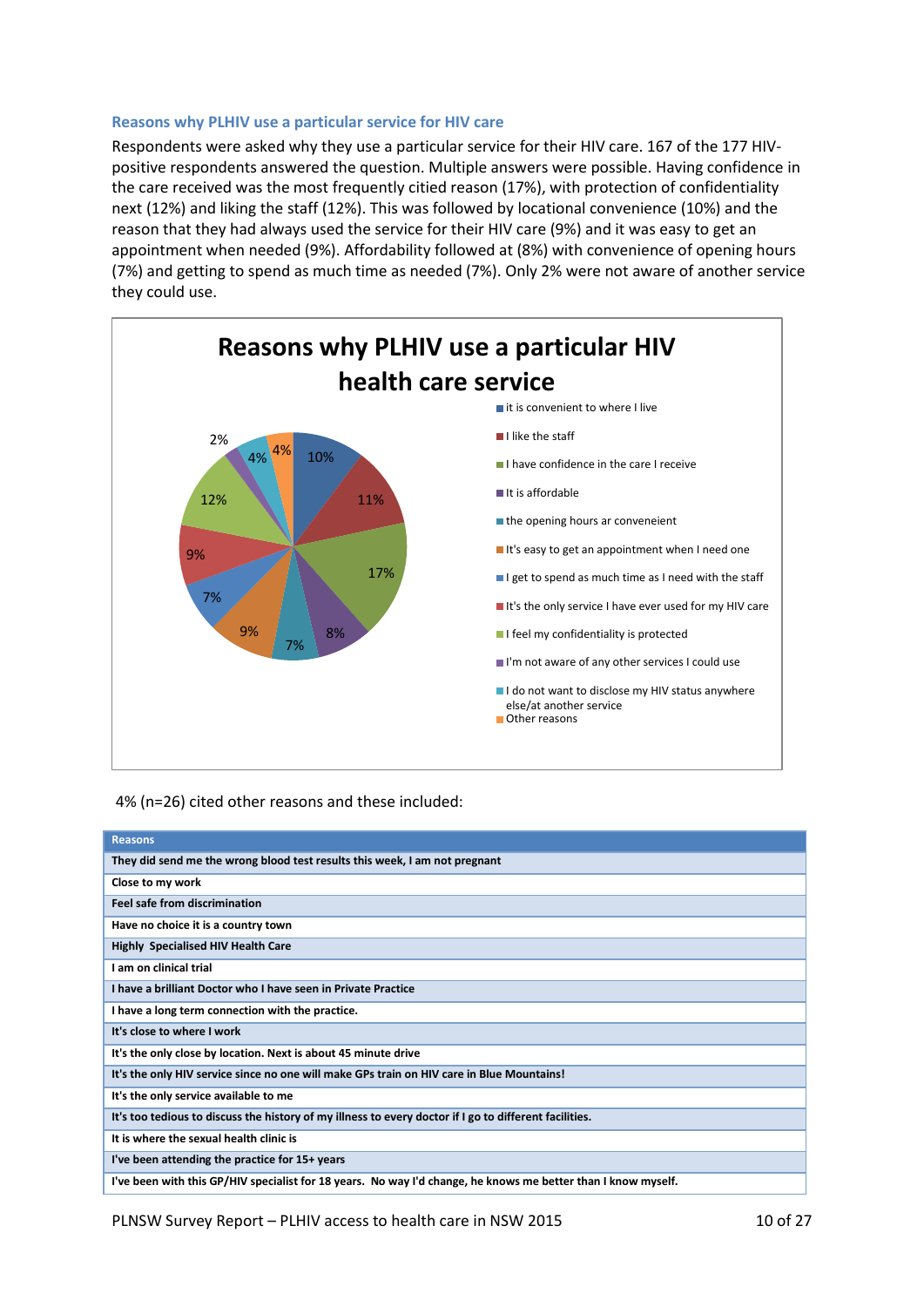| <b>Knowledgeable Doctor</b> |  |
|-----------------------------|--|
|-----------------------------|--|

**Long term relationship with Dr**

**My HIV doctor spans nearly 30 years, too difficult to transfer to other services**

**Only service accessible without Medicare. On a trial**

**Personal relationship with GP built up over many years**

**The only place I can go to for his care**

**There is no other service in my area**

**This is the doctors that i ways always going to before i was diagnosed .. so they know all my medical history** 

**Where I was diagnosed**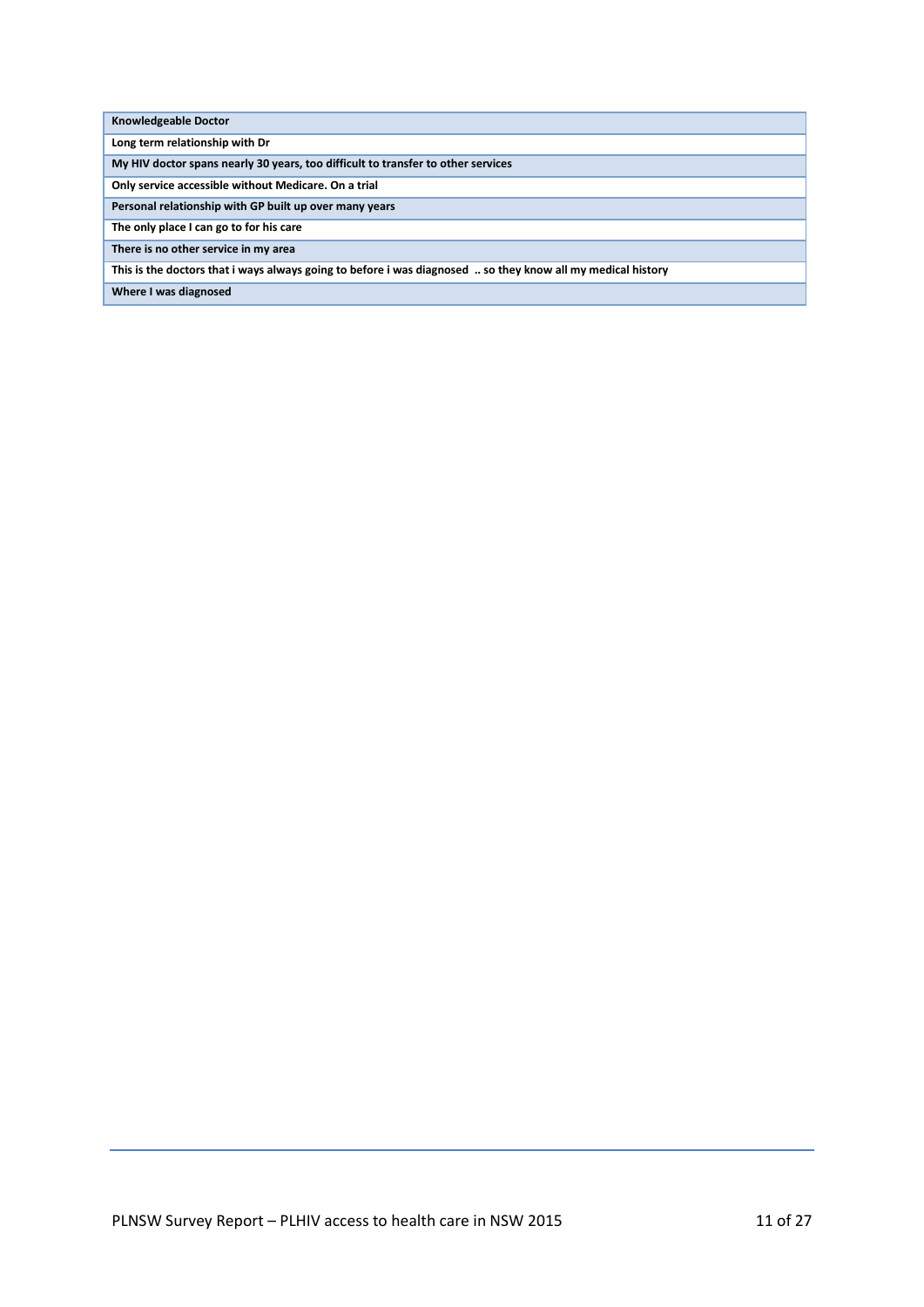### Health conditions in addition to HIV

Respondents were asked if they had other health conditions in addition to HIV. Of the 169 HIVpositive respondents who answered the question 59% answered yes, and 41% answered no. Of those who answered yes, further detail about co-morbid conditions was provided by 101 respondents.

Analysis of the responses indicates:

- $\circ$  41% identified none additional health conditions
- $\circ$  21% identified 1 other condition in addition to HIV
- o 14% identified 2 other conditions
- o 11% identified 3 other conditions
- o 7% identified 4 other conditions
- o 2% identified 5 other conditions
- o 2% identified 6 other conditions
- o 1% identified 8 other conditions
- o 2% could not be interpreted/included



Table 6 below shows the rates of other health conditions in addition to HIV identified by 59% of respondents. The most common conditions were depression 13% and anxiety 4%, followed by hypertension (8%), cancer (8%), cardiovascular disease and stroke (7%), co-infection with HCV (6%), hyperlipidaemia (5%), and arthritis and spondylitis (5%).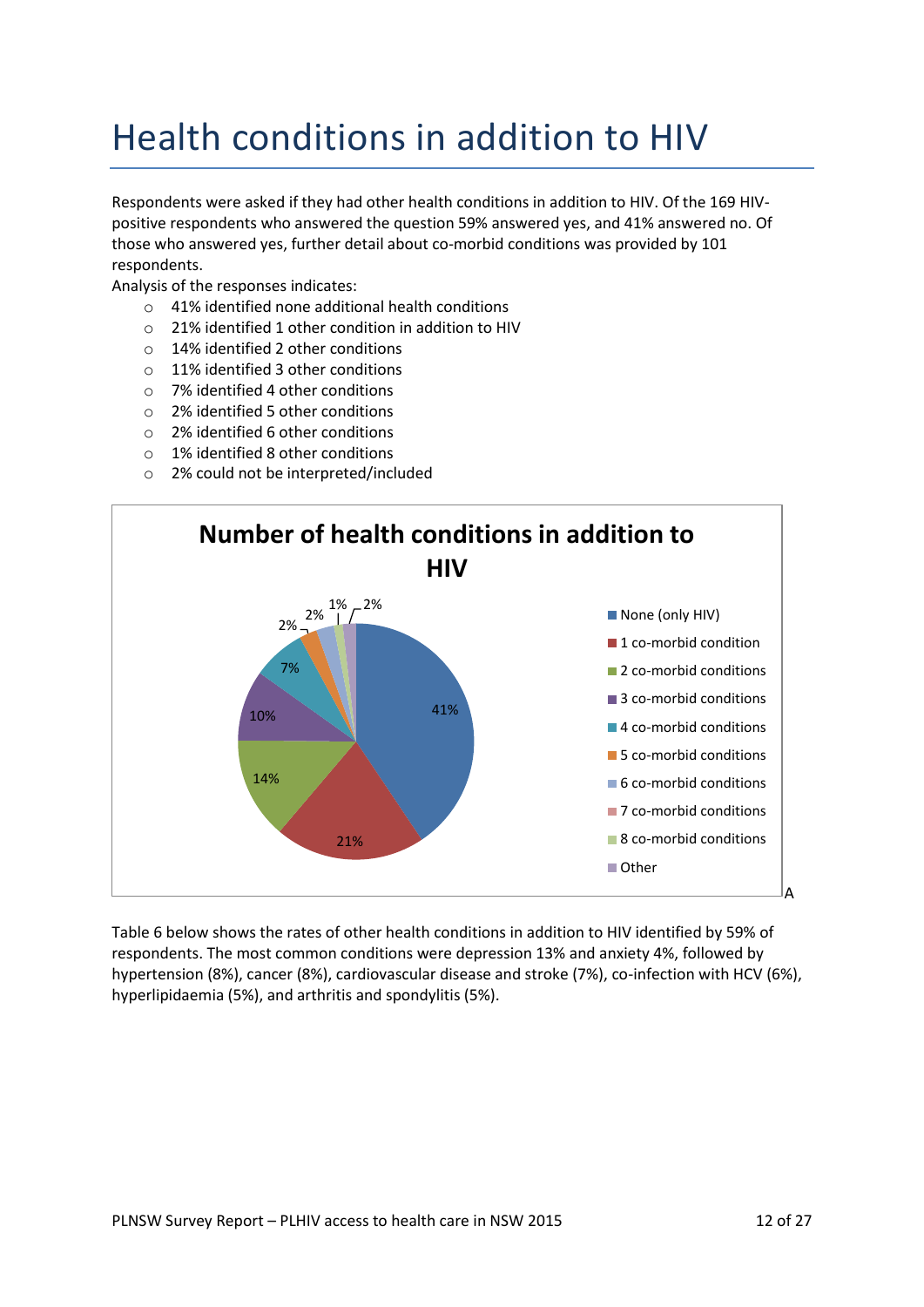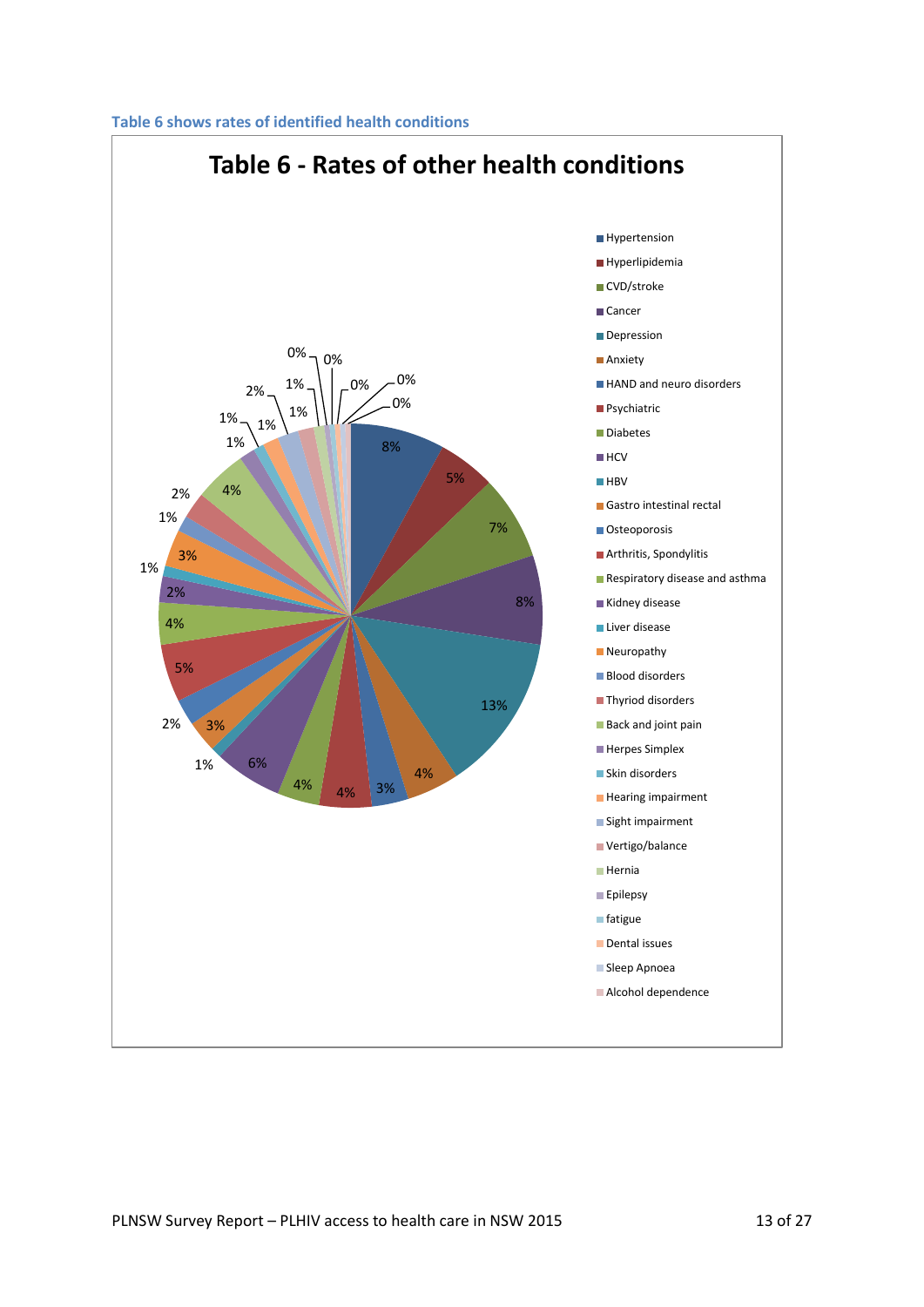#### **Prevalence of grouped health conditions**

The rates of health conditions were grouped. The following prevalence was noted (see table below:

- o **Mental health conditions** were most common (22%) included: depression (13%), anxiety (4%), psychiatric (4%) and alcohol dependence (>1%)
- o **Cardiovascular disease** (20%) including: hypertension (8%), hyperlipidaemia (5%), heart conditions and stroke (7%)
- o **Musculoskeletal conditions** (12%) including: osteoporosis (2%) arthritis and spondylitis (5%), back and joint pain (4%), bursitis/locomotion issues (>1%), hernia (>1%)
- o **BBVs** (8%) including: HCV (6%), HBV (1%), herpes (1%)
- o **Neurology** (8%) including: HIV-associated neurological disorder (HAND) and other neurological disorders (3%), peripheral neuropathy (3%), epilepsy (>1%), vertigo (1%)
- o **Cancers** (8%)
- o **Metabolic disorders** (7%) including: diabetes (4%), thyroid disorders (2%), fatigue (>1%)



#### **Rates of comorbidities (in addition to HIV) across age groups**

Analysis of respondents identifying comorbidities was conducted by age group. The table below shows the number of respondents divided by age groups with no comorbidities and one to six or more co-morbidity. While the numbers of respondents with no comorbidities increased between those aged 18-64 years, it reduced for those aged 55-65 and there were few respondents with no comorbidities in the 65-74 age groups. Also noted is that the number of respondents identifying one or two comorbidities in addition to HIV increased with age, particularly for those in the 25 to 54 age group, and there were less people identifying one or two comorbidities as age increased. While there were no respondents under 34 years of age with three comorbidities and no respondents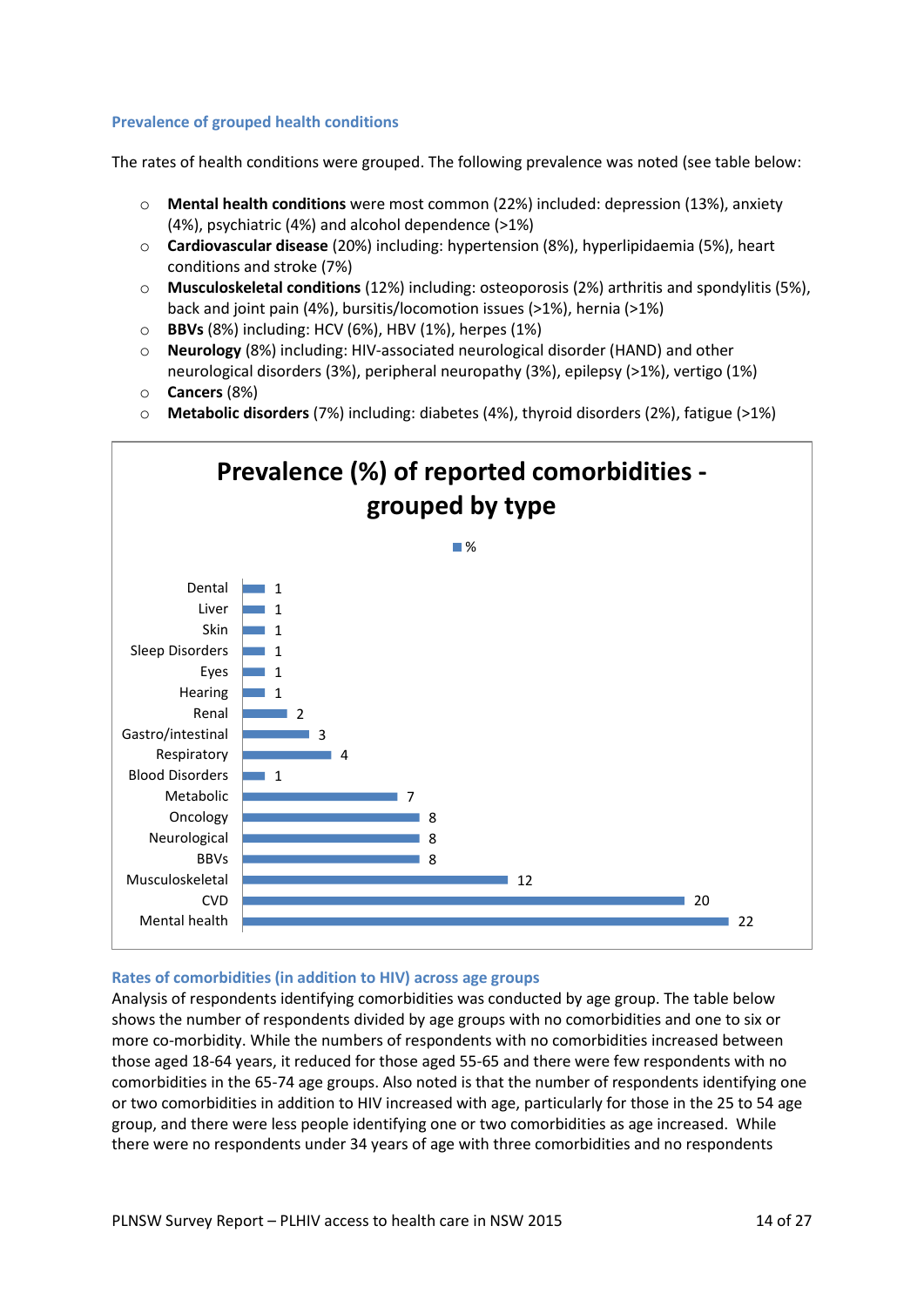under 44 years of age with four comorbidities, there were increasing numbers of those reporting three or four comorbidities with age (allowing for small numbers).



The percentage of respondents with identified comorbidities by age was also calculated and is described in the table below. It can be seen that while 100% of 18-24 year olds had no comorbidities, the proportion decreased with age with only 25% of those aged 65-74 reporting no comorbidities. Similarly, the rates experiencing only one comorbidity decrease with age from 30% aged 18-24 to 8% aged 65-74. However, the numbers of those identifying two comorbidities or four comorbidities increases with age and 50% of those aged 65-74 identified having three comorbidities.

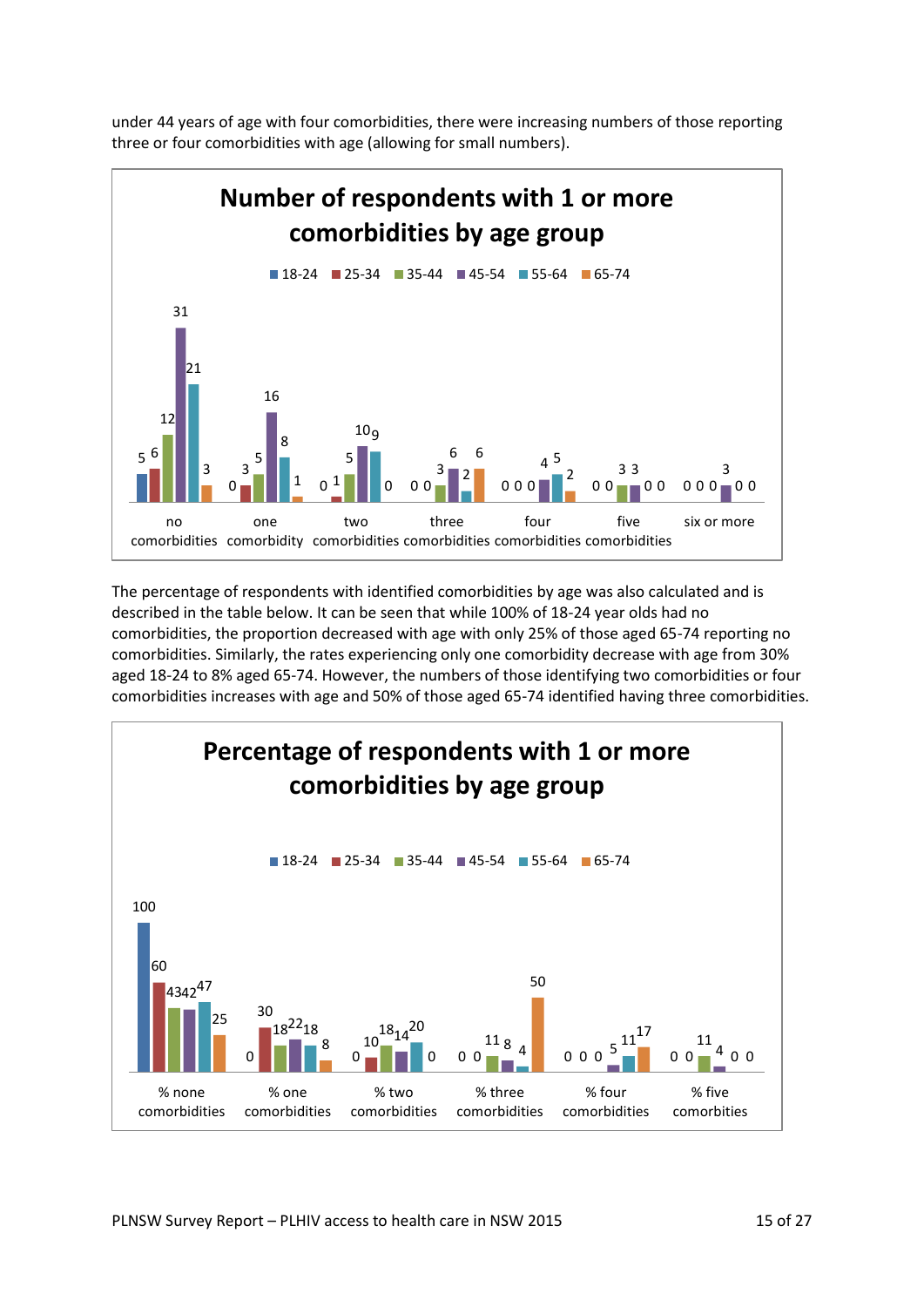## Access barriers and important considerations for PLHIV

#### **Important considerations when accessing health care**

128 respondents answer this question providing comments across multiple areas. The greatest considerations were: in the quality of service and respect shown to PLHIV by providers (including gay men with HIV) (21%); confidence that privacy and confidentiality would be respected (17%); confidence in the knowledge of the GP, s100 prescriber or specialist (16%); and cost/affordability of GP and specialist (12%). Other issues of concern: were the doctor listens and discusses issues and reaches consensus with the patient (5%); getting a timely appointment with a doctor (3%); continuity of doctor (2%); and adequate length of consultation (2%).

| <b>Identified Issues</b>                         | Number of respondents |
|--------------------------------------------------|-----------------------|
| <b>Convenience/ease of access (location)</b>     | 27                    |
| <b>Good service and respect for PLHIV</b>        | 43                    |
| Confidence in knowledge (GP, s100, specialist)   | 33                    |
| <b>Doctor who listens and discusses issues</b>   | 10                    |
| <b>Getting an appointment</b>                    | 7                     |
| <b>Continuity in doctor</b>                      | 4                     |
| <b>Length of consultation</b>                    | 5                     |
| <b>Privacy and Confidentiality</b>               | 35                    |
| Knowledge of allied health care                  | $\mathbf{1}$          |
| <b>Trusted relationship with doctor</b>          | 1                     |
| <b>Waiting time for specialist</b>               | $\overline{4}$        |
| Timely reporting to referring doctor             | 1                     |
| <b>Cost/affordability of GPs and specialists</b> | 25                    |
| <b>Cost of medications</b>                       | 2                     |
| <b>Cost of parking</b>                           | $\mathbf{1}$          |
| Knowledge of alternate therapies                 | 1                     |
| <b>No considerations</b>                         | $\overline{2}$        |
| disgruntled                                      | 1                     |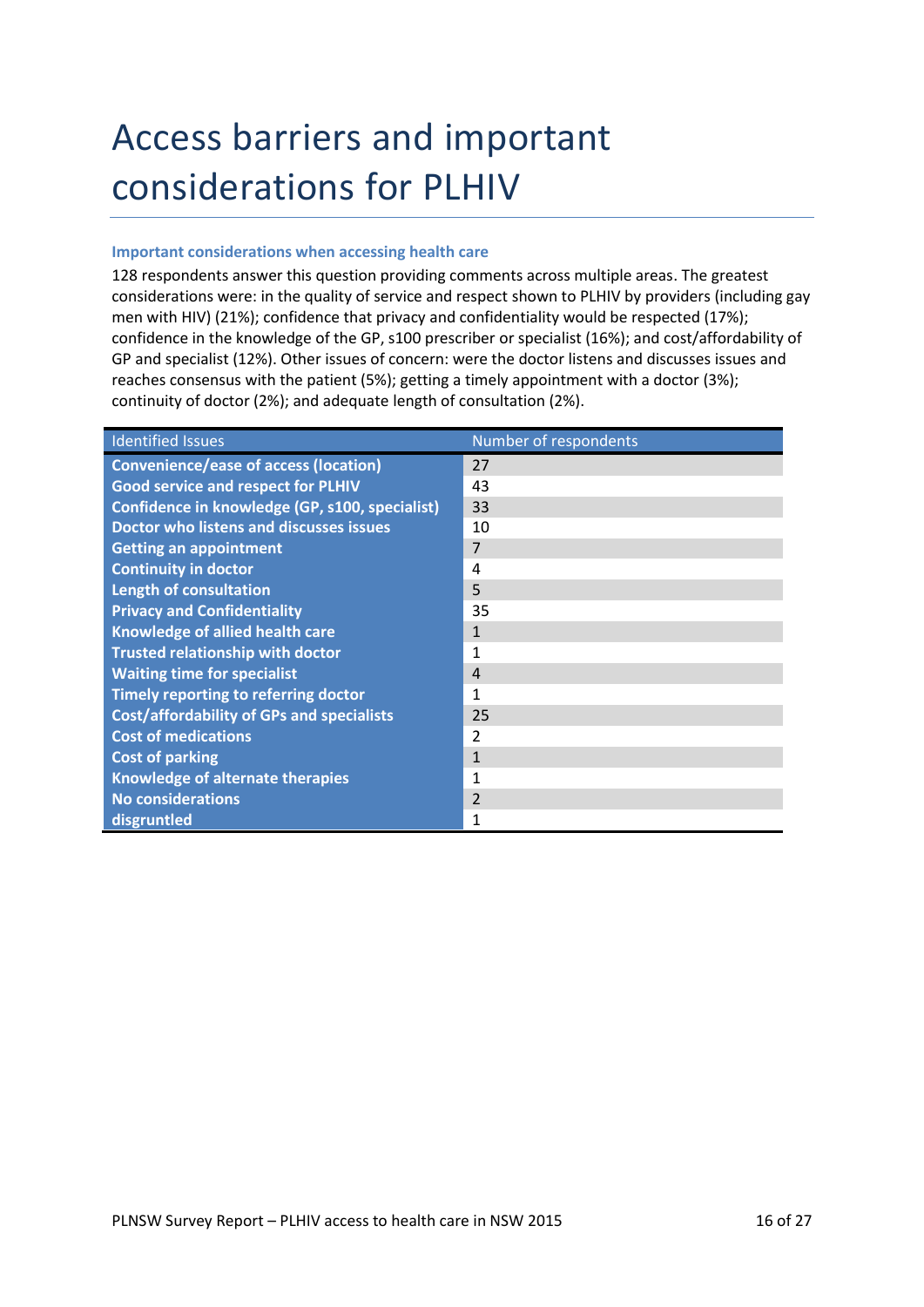

#### **Concerns or difficulties when accessing health care**

Figure 8 shows respondents concerns or difficulties when accessing health care. 30 had no concerns or difficulties. The remaining 70% reporting difficulties, with 12% identifying issues associated with privacy/confidentiality and disclosure. This included keeping their GP and HIV specialist care separate, particularly in rural NSW, worries about disclosing HIV to chemists and concerns about confidentiality generally. 17% identified the cost of health care as a difficulty, the cost gap between the fee for service and the Medicare rebate being an issue for 6%, 6% citing the absence of GPs and specialists who bulk bill, 3% travel distance and travel cost in rural NSW, 1% the cost of dental care, and 1% reimbursement issues with BGF. 6% of respondents identified GPs lack of knowledge of HIV as an issue and 8% cited waiting time for specialist consultation (4%) of which were associated with waiting times in hospital pharmacies and (4%) for waiting times for a specialist consultation. 3% identified consultation times as being insufficient and 3% identified specialist not reporting back to GPs.

| Identified issue                           | Number of respondents |
|--------------------------------------------|-----------------------|
| <b>None</b>                                | 28                    |
| Language barrier                           | 1                     |
| <b>Judged negatively by HCPs</b>           | 3                     |
| Insensitive questioning by HCP             | 1                     |
| Keep GP and HIV specialist separate due to | 2                     |
| disclosure                                 |                       |
| <b>Confidentiality generally</b>           | 3                     |

Concerns or difficulties when accessing health care (n=95)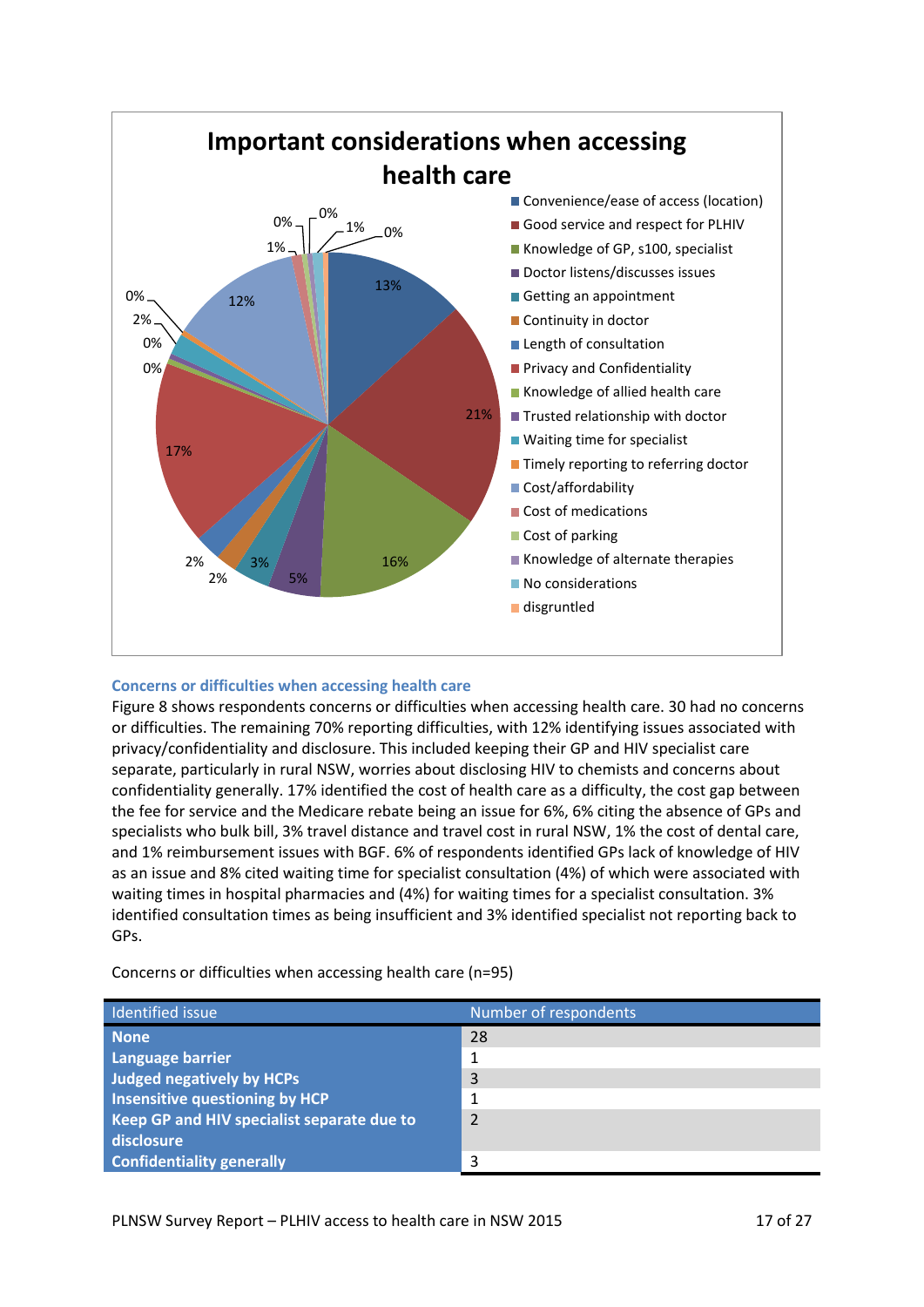| <b>Worries about HIV disclosure to chemist</b>        | 3              |
|-------------------------------------------------------|----------------|
| Privacy/confidentiality issues in country town        | 4              |
| Lack of HIV specialist health care in rural NSW       | $\overline{2}$ |
| <b>Consultation time insufficient to cover issues</b> | 3              |
| Parking difficulties near HIV hospital clinic         | $\overline{2}$ |
| <b>Travelling distance/travel cost (country NSW)</b>  | 3              |
| <b>Gap between fee and Medicare rebate</b>            | 6              |
| <b>Absence of GPs and Specialist who bulk-bill</b>    | 6              |
| <b>Reimbursement issues for BGF</b>                   | $\mathbf{1}$   |
| <b>Cost of dental care</b>                            | 1              |
| Specialists not reporting back to referring GP        | 3              |
| <b>Difficulty finding available GP</b>                | $\overline{2}$ |
| <b>GPs lack of knowledge of HIV</b>                   | 6              |
| <b>Waiting time for specialist consultations</b>      | $\overline{a}$ |
| <b>Waiting times in hospital pharmacies</b>           | $\overline{4}$ |
| GP opening hours (9-5) inconvenient                   | $\overline{2}$ |
| <b>Chemist knowledge of drug interactions</b>         | 1,             |
| <b>Disability access/mobility issues</b>              | 2              |
| <b>Lack of mental health and housing services</b>     | $\mathbf{1}$   |
| <b>Confusion about HIV dispensing options</b>         | 1              |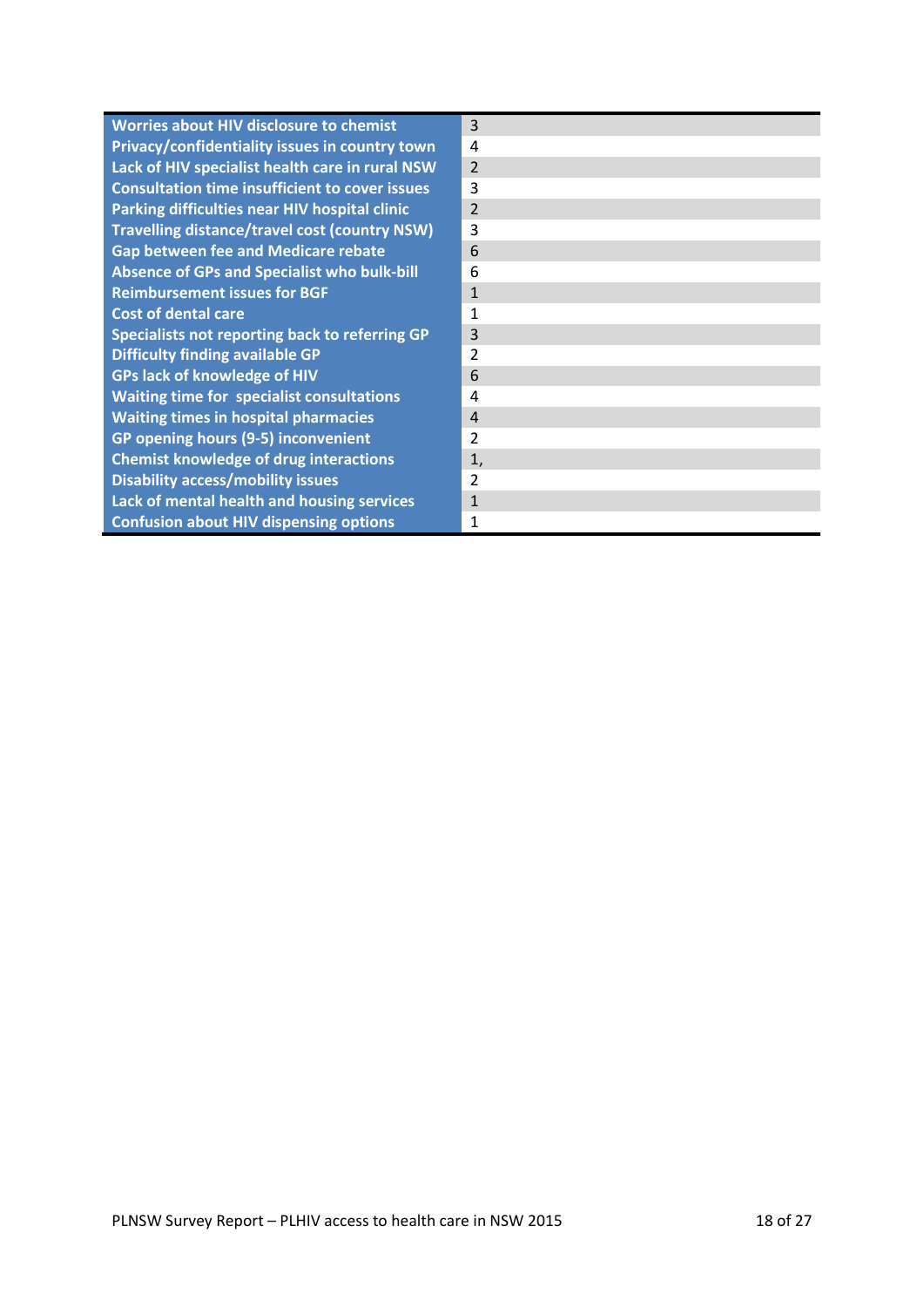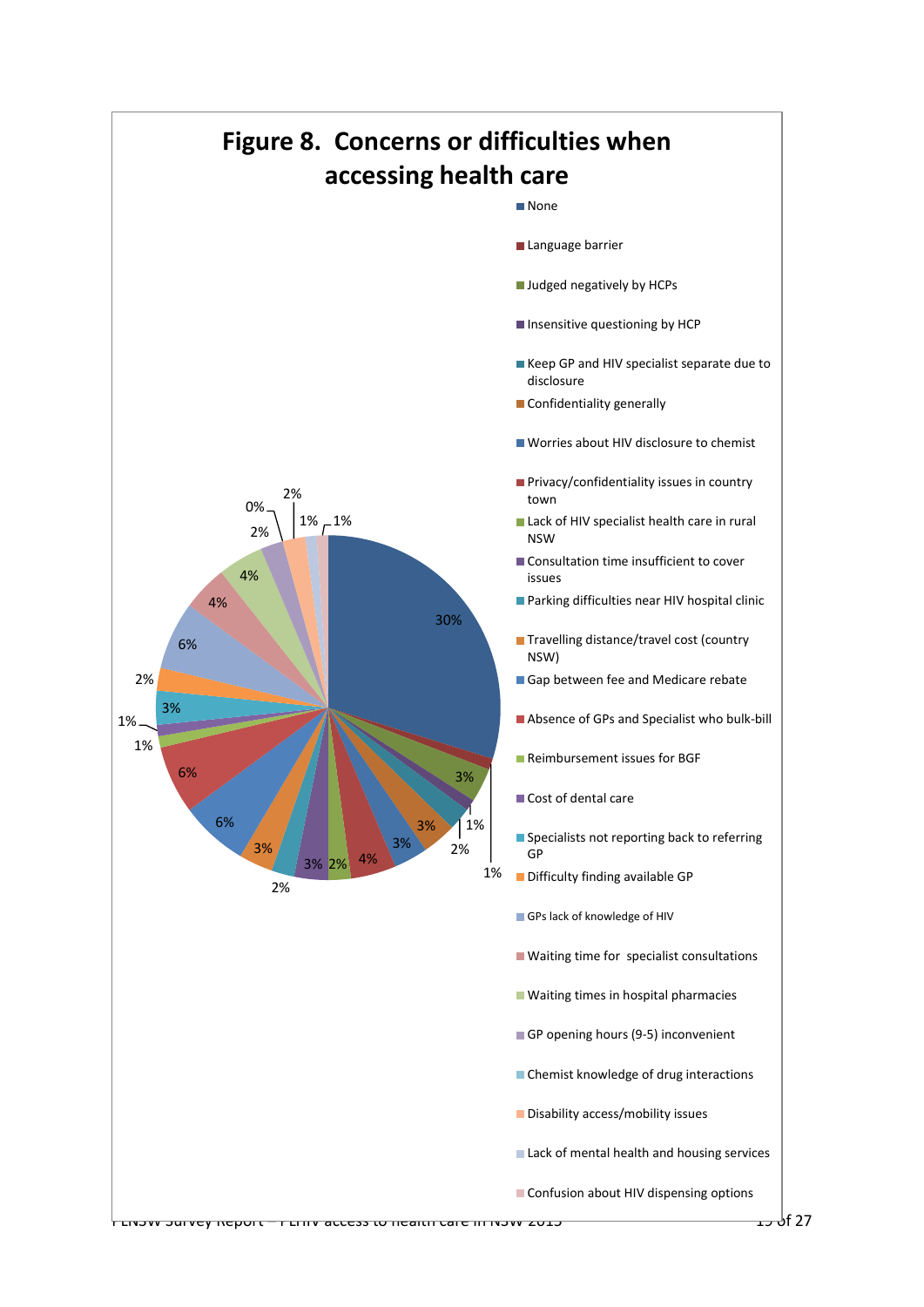#### **Difficulties or challenges experienced when referred to or accessing mainstream or specialist health care (other than HIV health care)**

Survey respondents were asked about difficulties or challenges they experienced when referred to or accessing mainstream or specialist health care (other than HIV health care). 80 respondents answered the question. 35% had no difficulties or challenges, however, the remaining 65% did.

The most frequently citied challenge was a judgemental attitude by the health care provider in relation to either HIV infection or being gay (14%). The next most frequently identified difficulty was cost (12%), particularly in relation to finding a bulk billing s100 GP or specialist. Access to public dental services was also an issue for 7% of respondents, while 4% though waiting times for appointments were excessive. Breaches of confidentiality and concerns about confidentiality in general were cited by 6% of respondents.

| <b>Identified Issue</b>                      | Number of respondents |
|----------------------------------------------|-----------------------|
| <b>None</b>                                  | 28                    |
| <b>Language barriers</b>                     | $\mathbf{1}$          |
| Privacy/confidentiality in chemist           | $\mathbf{1}$          |
| <b>Confidentiality</b>                       | $\mathbf{1}$          |
| <b>Breaches of confidentiality</b>           | 3                     |
| Judgemental attitude HIV and/or homophobia   | 11                    |
| <b>Waiting time for appointments</b>         | 3                     |
| Cost                                         | 10                    |
| GP and s100 providers not working together   | $\overline{2}$        |
| <b>Lack of HIV knowledge</b>                 | $\overline{2}$        |
| Lack of access to specialist care            | $\mathbf{1}$          |
| <b>Medicare ineligible</b>                   | 1                     |
| <b>Specialist not helpful</b>                | $\mathbf{1}$          |
| <b>Continuity of care</b>                    | 1                     |
| <b>Hospital Specialists</b>                  | $\mathbf{1}$          |
| Physiotherapy                                | $\mathbf{1}$          |
| <b>Optical</b>                               | $\overline{2}$        |
| <b>Public Dental</b>                         | 6                     |
| <b>Massage therapy</b>                       | $\mathbf{1}$          |
| <b>Counselling with understanding of HIV</b> | 1                     |
| Time delay for HCV therapy                   | $\mathbf{1}$          |
| <b>Ineffective pain management</b>           | $\overline{2}$        |

N=80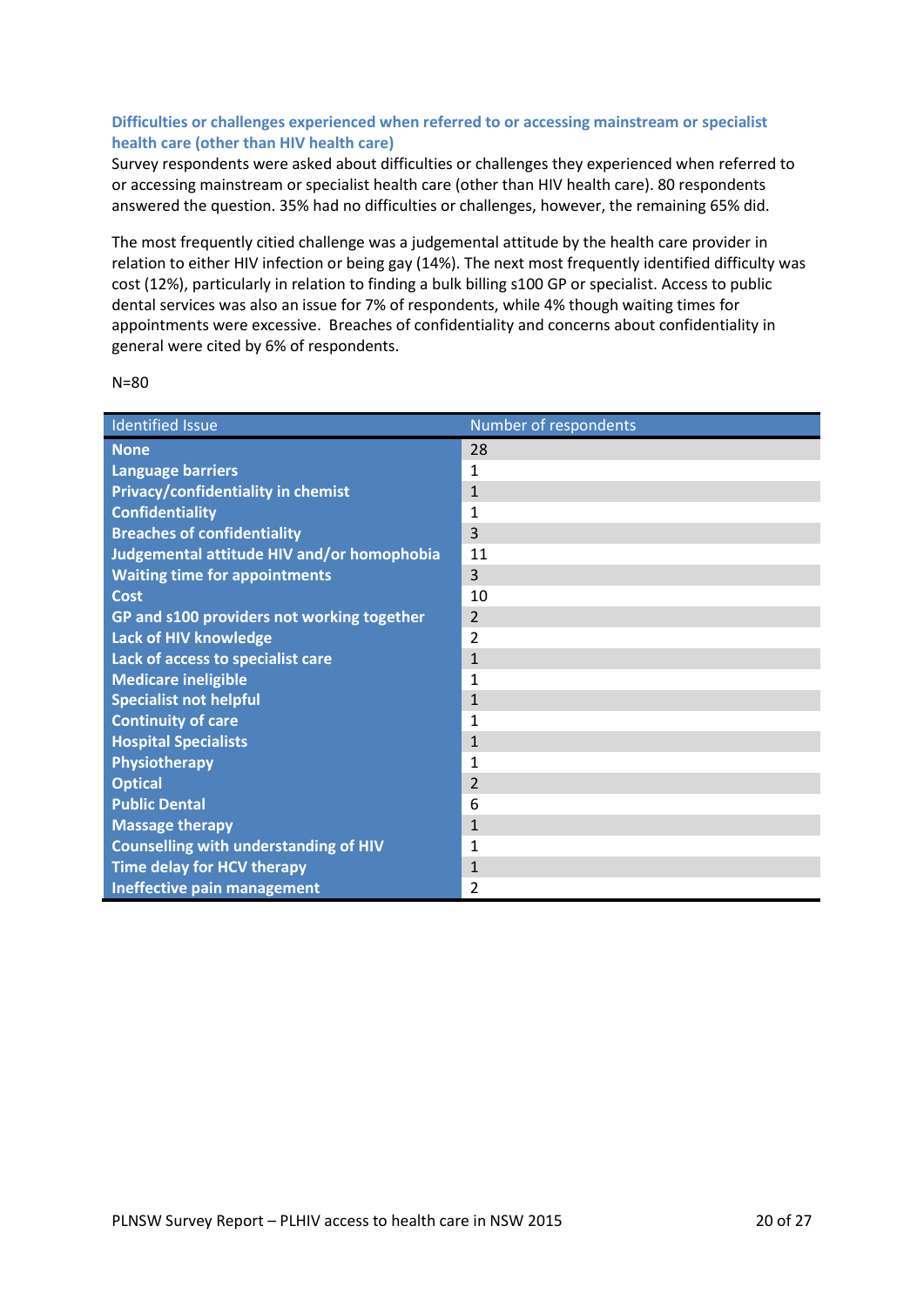

#### **Needs when accessing specialist and mainstream health, treatment and care services**

94 respondents answered the question and 162 skipped the question. Of those who answered, nearly a quarter (23%) identified timely access to a HIV/s100 prescriber/GP as essential to manage their HIV and clinical care. The next largest percentage identified was confidence in the knowledge of GP/s100 prescriber to effectively manage their HIV and other HIV-associated health conditions and refer them appropriately (19%). This was followed by cost/affordability of GPs and specialists (14%), including access to bulk billing health care services, confidence in confidentiality and privacy (9%), and access to specialists (9%). Being treated with respect by health professionals was a need identified by (7%). Other issues were identified less and ranged from 1-2% respectively.

| Identified need                                              | <b>Responses</b> |
|--------------------------------------------------------------|------------------|
| <b>None</b>                                                  | 6                |
| Cost                                                         | 17               |
| Confidentiality/privacy                                      | 11               |
| <b>Treated with respect</b>                                  | 9                |
| Confidence in knowledge of HIV and related health conditions | 23               |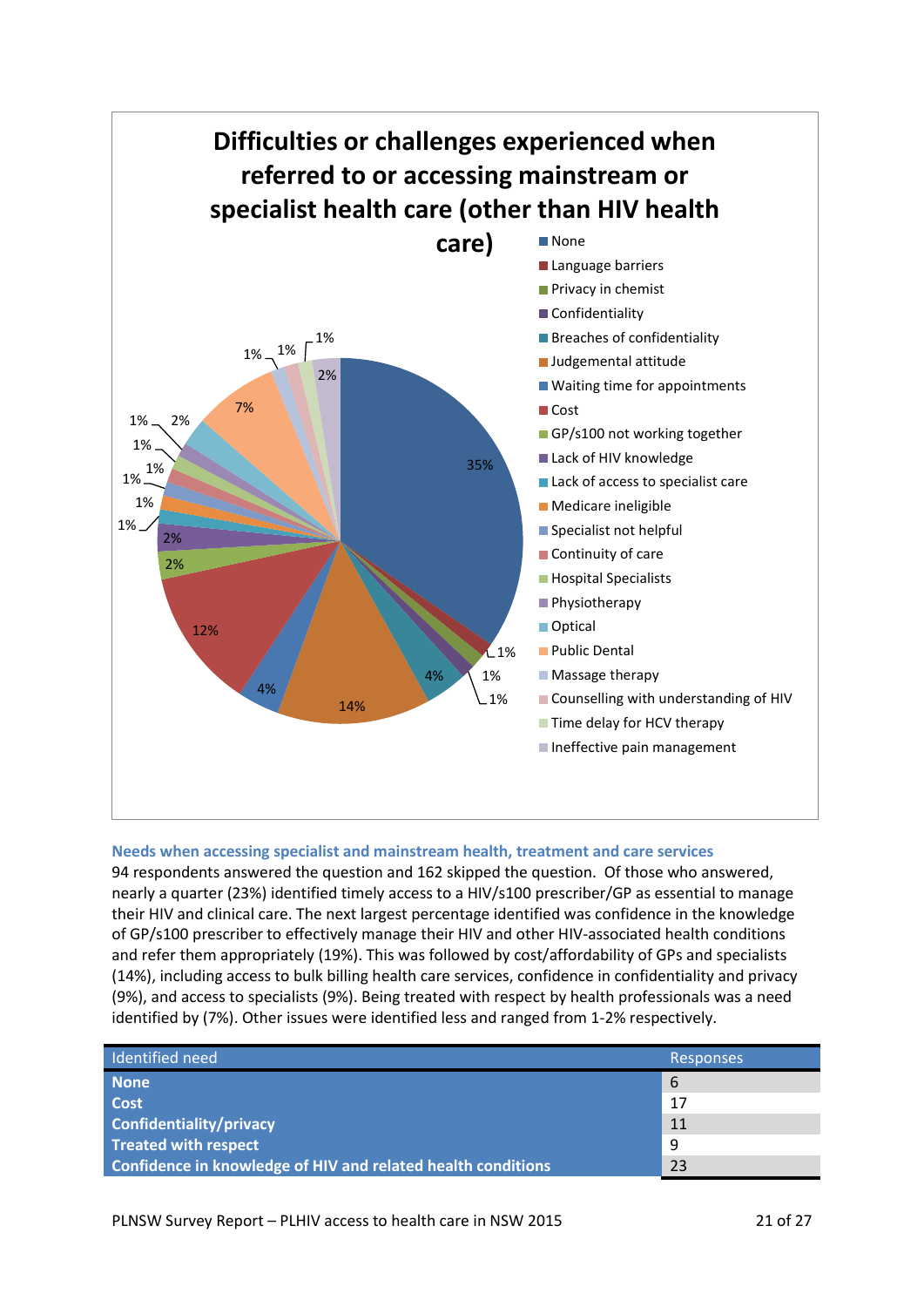| Home care/after care                                           | 1              |
|----------------------------------------------------------------|----------------|
| Integration of mainstream and HIV care                         | $\overline{2}$ |
| Time to discuss health issues                                  |                |
| Access to HIV/GP for clinical management and regular check-ups | 28             |
| <b>Access to quality specialists</b>                           | 11             |
| <b>Access to Adahps services</b>                               | 1              |
| <b>Access to HIV Outreach Teams</b>                            | 2              |
| <b>Access to counselling services</b>                          | 3              |
| Access to affordable dental care                               | 3              |
| <b>Access to AOD support programs</b>                          | $\mathbf{1}$   |
| More than 2 months ART dispensed                               | 1              |
| <b>Disgruntled</b>                                             |                |

### **Needs when accessing specialist and mainstream health, treatment and care services**

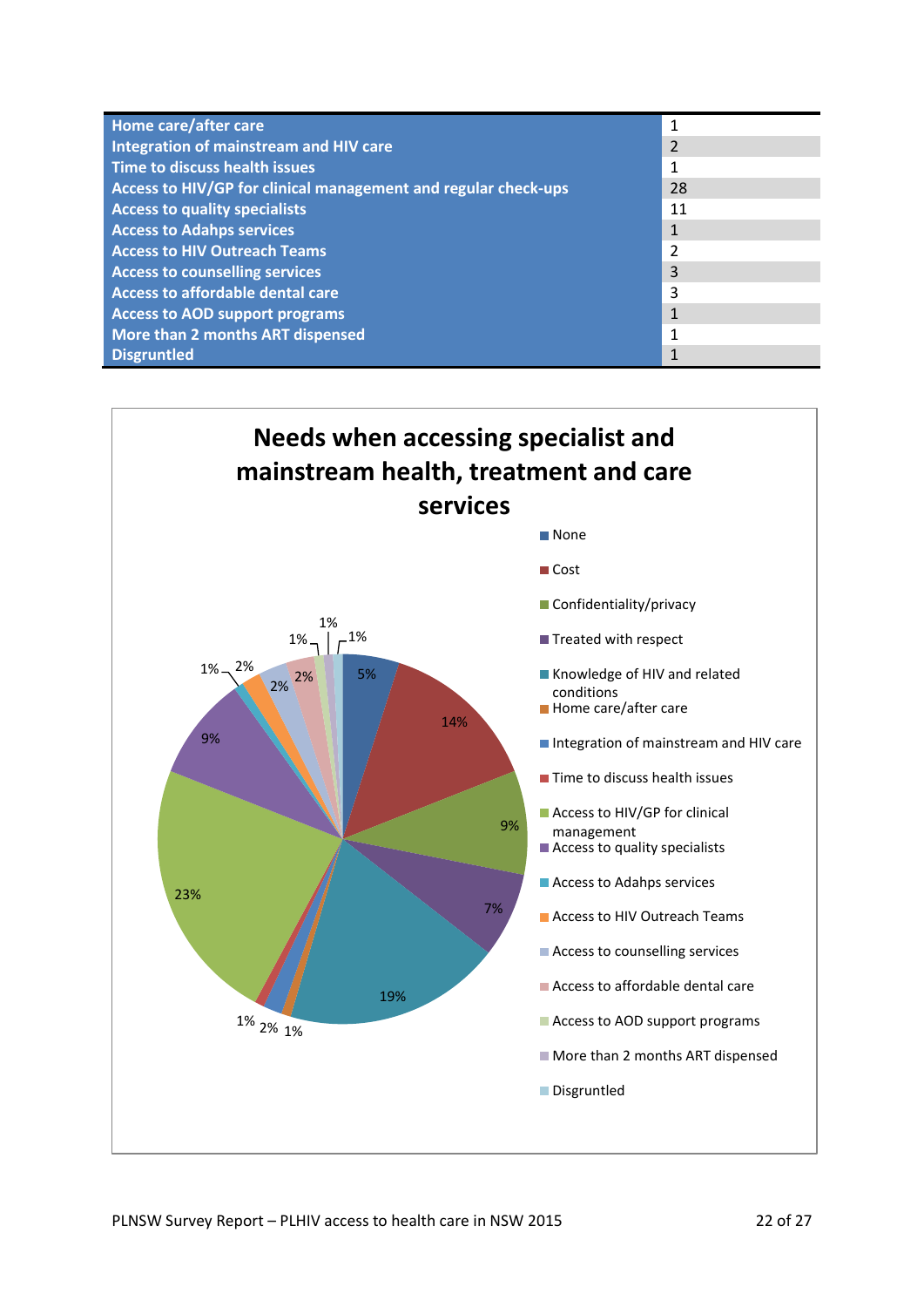### Ability to adhere to and remain engaged in treatment and care

169 respondents answered the question and 87 skipped the question. Of those who answered, slightly more than half (54.63%) reported that they were completely motivated and engaged in their health care, and 28.7% reported they were somewhat motivated and engaged (total =83.33%). 8.33% were neutral. However, 5.56% were somewhat fatigued and disengaged with their health care and a further 2.78% were completely fatigued and disengaged (total = 8.34%). If this proportion is representative and extended to the NSW population with HIV in 2015, that would mean that approximately 900 PLHIV are to some degree fatigued and disengaged in their health care, and some proportion of a further 900 PLHIV (who ranked themselves as neutral) have a potential to become either somewhat or completely fatigued and disengaged in health care as they age and their health deteriorates.



50 respondents provided further information on fatigue with HIV and disengagement. On Fatigue:

*"I have found memory and fatigue are greatly affecting my ability to manage things. Life is more down than up."*

*"I have issues with fatigue. I am a nurse and find it extremely difficult to maintain my employment due to fatigue and depression."*

*"While fully engaged in my primary HIV regimen, fatigue (physical and mental) has become a large barrier to maintaining or sustaining any motivation and progress on the secondary diagnosis, and currently this situation does not seem to be changing".*

*"I'm sick of thinking of my mortality which feeds my depression".*

*"Fatiguing issue are GPs and other health professionals not spending enough time at appointments and seeming more interested in earning money. In the recent past a specialist who did not know what they were taking about and misdiagnosed me, which put me through hell for over two years and now am so far behind in recovery from a major life threatening event".*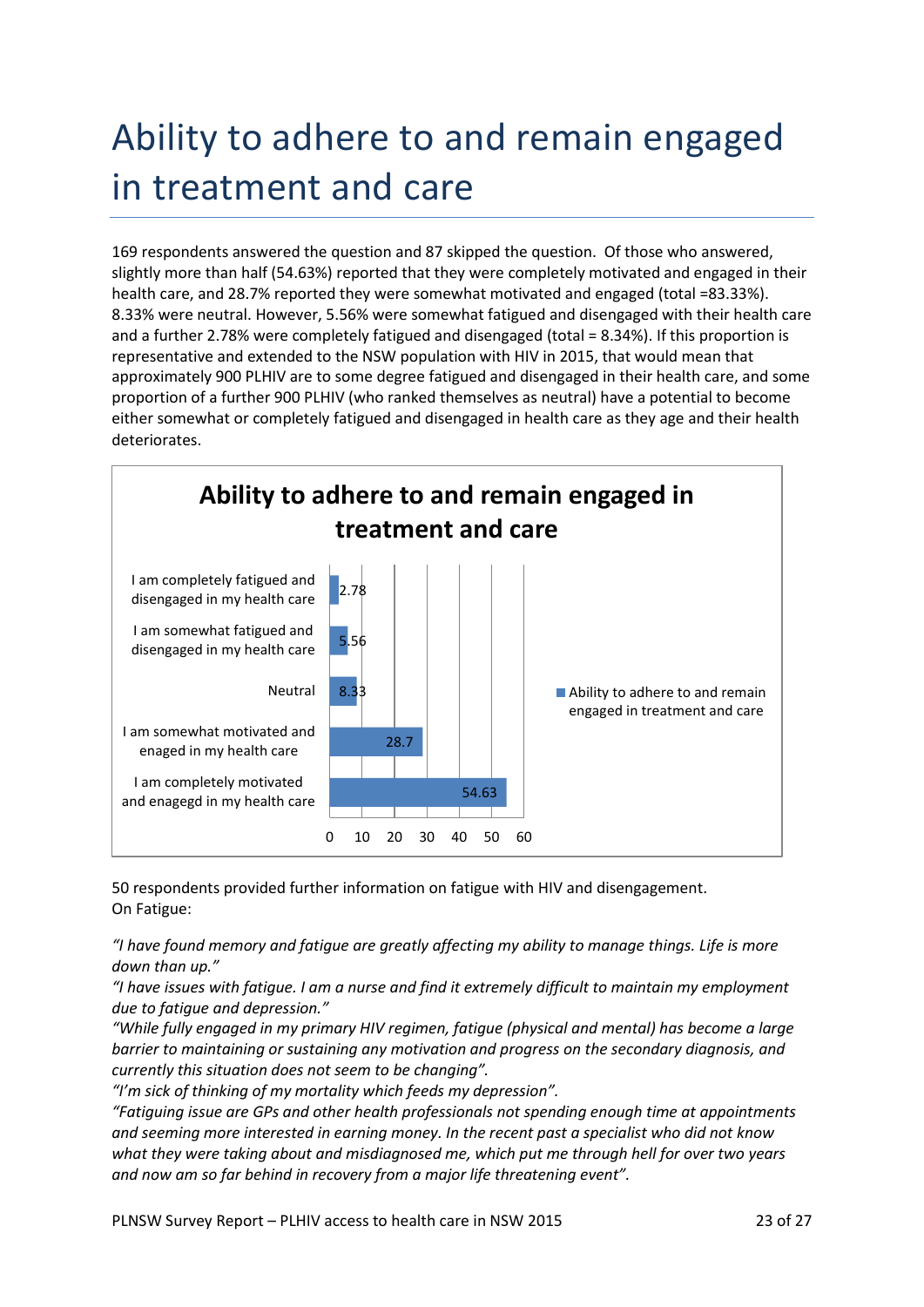*"While I do suffer from extreme fatigue I have always been a model patient, adhering to protocols and seeing my doctors regularly and as required. I do suffer from a bit of depression and anxiety which has been life-long, but are not completely debilitating".*

*"I've had debilitating bouts of depression lately. It's unlike me to feel depressed but my illness is grinding me down slowly".*

*"I have been HIV-positive for 24 years - almost half my life and I try hard to keep up with life as a Hivpositive gay man, but sometimes it gets hard".*

*"If this country does not give a shit, why should I?"*

*"I'm Just over taking bloody tablets".*

*"When my depression is bad I really don't give a fuck".*

*"I suffer from depression and my health issues become overwhelming sometimes".*

On comorbidities:

*"I see multiple GPs, psychiatrists, psychologists, cardiologists, HIV doctor and there are continual medication interactions and side effects. No one is maintaining communication across all of these health care providers. I lost my job due to health problems and no help to get back to work. I'm tired of it!"*

*"I adhere to my medication regimen… I'm exhausted by taking so many medications over the last 15 years – and the increasing issues of health maintenance. But, I get up every day and get on with it as cheerful as I can."*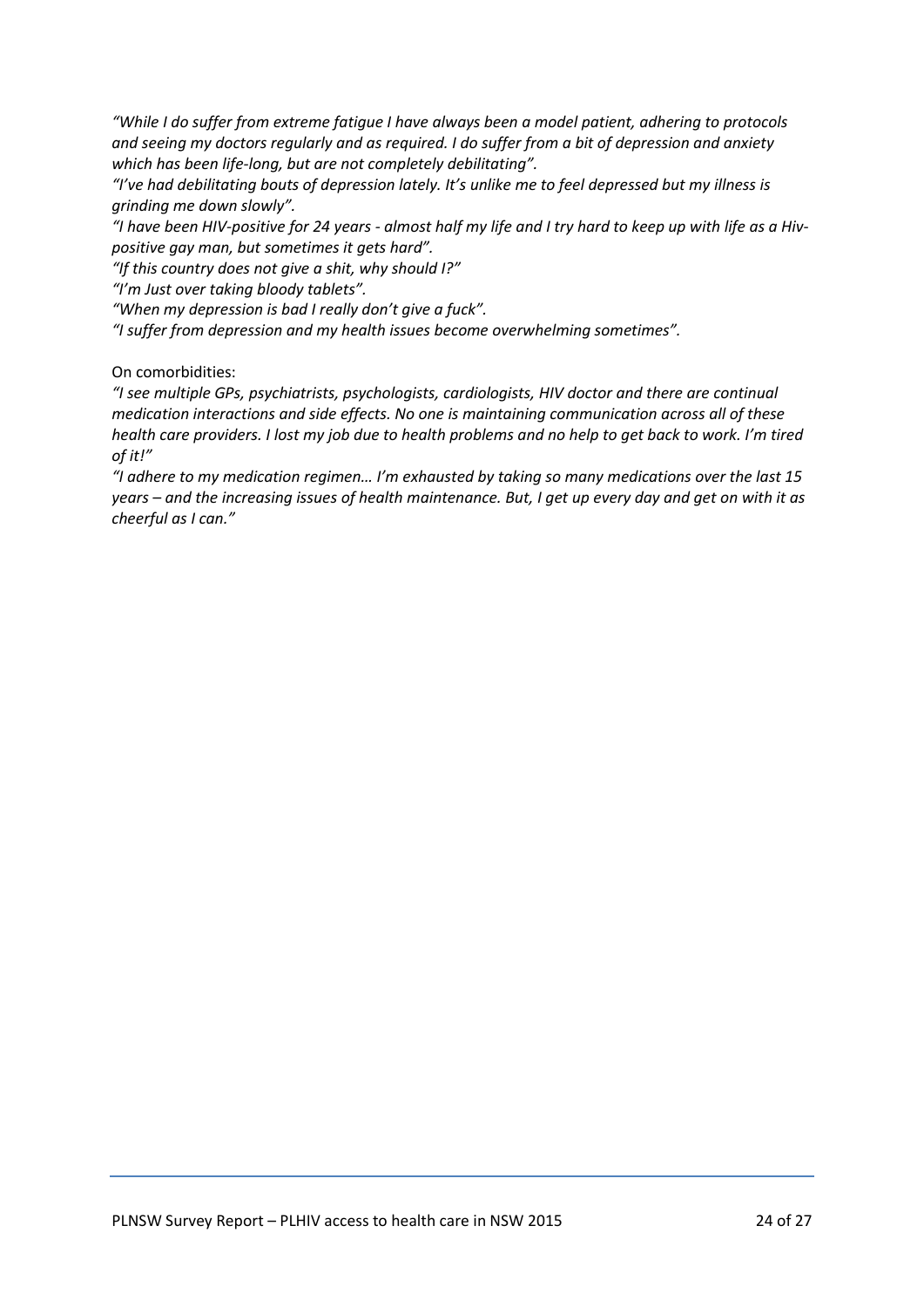### Questions requested by ASHM

During development of the survey, ASHM requested that two questions be added to allow respondents the option to 1) suggest locations for community dispensing of HIV medications, and 2) suggest locations for GPs to take up HIV prescribing. The flowing two tables report on responses to these questions.

#### **Suggested locations for community dispensing of HIV medications**

**Answered: 177 Skipped: 79**

| Answer Choices | Responses |
|----------------|-----------|
| Yes            | 41.24%    |
| <b>No</b>      | 58.76%    |
| <b>Total</b>   | 177       |

If you answered yes, please provide details of the chemist you'd like to suggest:

| Area                  | Any/or         | Identified                                                  |
|-----------------------|----------------|-------------------------------------------------------------|
| <b>All chemists</b>   | $\mathbf{1}$   |                                                             |
| The nearest           | $\mathbf{1}$   |                                                             |
|                       |                |                                                             |
| <b>City</b>           | $\overline{2}$ | You Save Pharmacy, Carrington Street, Wynyard               |
| <b>Neutral Bay</b>    | $\mathbf{1}$   |                                                             |
| <b>Newtown</b>        | 4              | King Street Pharmacy                                        |
| <b>Erskineville</b>   | $\overline{2}$ | Erskineville Pharmacy, 1/83 Erskineville Road               |
| <b>Hurstville</b>     | $\mathbf{1}$   | <b>Chemist Warehouse</b>                                    |
| <b>Caringbah</b>      | $\mathbf{1}$   | <b>Chemist Warehouse</b>                                    |
| <b>Hurlstone Park</b> | 1              |                                                             |
| <b>Marrickville</b>   | 3              | Blooms Pharmacy Marrickville Road, Marrickville             |
|                       | $\mathbf{1}$   | Marrickville Metro Amcal Pharmacy (shops 18&19              |
| <b>Dulwich Hill</b>   | $\mathbf{1}$   | <b>Dulwich Hill Pharmacy</b>                                |
| <b>Potts Point</b>    | $\mathbf{1}$   |                                                             |
| <b>King Cross</b>     | $\mathbf{1}$   | Crest Hotel Pharmacy, Kings Cross                           |
|                       | 3              | Blake's Pharmacy, Kings Cross                               |
| <b>Glebe</b>          | $\mathbf{1}$   | Glebe Cincotta Discount, 53 Glebe Point Road, Glebe         |
| <b>Waverly</b>        | 1              | Waverly                                                     |
| <b>Bondi</b>          | $\mathbf{1}$   | Levenson's Pharmacy, 72 Hall Street, Bondi Beach            |
| <b>Paddington</b>     | $\mathbf{1}$   |                                                             |
| <b>Redfern</b>        | $\mathbf{1}$   | Gold Cross Pharmacy, Redfern                                |
|                       | $\mathbf{1}$   | <b>Chemist Warehouse</b>                                    |
|                       | $\mathbf{1}$   | Danks Street Discount Pharmacy                              |
| <b>Ryde</b>           | $\mathbf{1}$   | <b>Harrison Pharmacy</b>                                    |
| <b>Darlinghurst</b>   | 3              | <b>Chemist Warehouse</b>                                    |
|                       | $\mathbf{1}$   | Priceline Pharmacy                                          |
|                       | $\overline{4}$ | Serafim Pharmacy, Taylor Square                             |
|                       | $\mathbf{1}$   | Darlinghurst Medical Centre Pharmacy (under Medical Centre) |
|                       | $\mathbf{1}$   | <b>Bill Warner Pharmacy</b>                                 |
| <b>Surry Hills</b>    | $\mathbf{1}$   | <b>Chemist Warehouse</b>                                    |
|                       | $\overline{2}$ | Blooms Pharmacy, Surry Hills Village                        |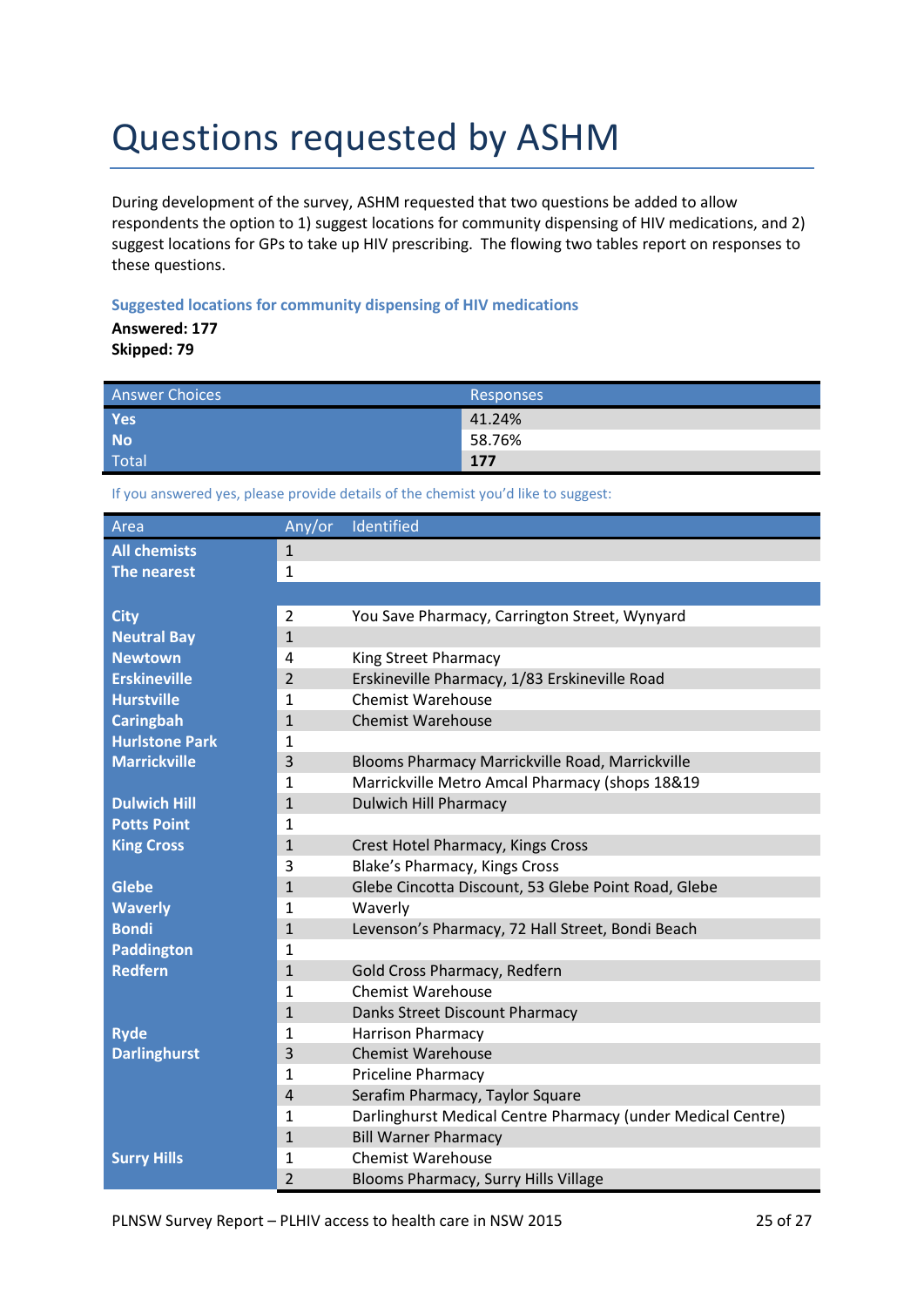| <b>Malabar</b>             | $\mathbf{1}$   | <b>Malabar Chemist</b>                                       |
|----------------------------|----------------|--------------------------------------------------------------|
| <b>Broadway</b>            | $\mathbf{1}$   | Chemworks Broadway Shopping Centre                           |
| Parramatta                 | 1              |                                                              |
| <b>Arncliffe</b>           | $\mathbf{1}$   | Arncliffe Pharmacy, Fifth Street, Arncliffe                  |
| <b>Waterloo</b>            | 3              | O'Mullanes Pharmacy, Raglan and Cope Streets, Waterloo       |
| <b>Fivedock</b>            | $\mathbf{1}$   | Chemist Warehouse, Great North Road, Fivedock                |
| <b>Narrabeen</b>           | 1              | Elanora Heights Pharmacy, Elanora Heights                    |
| <b>Dungog</b>              | $\mathbf{1}$   | <b>William River</b>                                         |
| <b>Armidale</b>            | $\mathbf{1}$   | Mountainview Pharmacy, Rockvale Road, Armidale               |
| <b>Newcastle, Hamilton</b> | $\overline{2}$ | Terry White Chemist, Beaumont Street, Hamilton               |
| <b>Batehaven</b>           |                | <b>Batehaven Chemist</b>                                     |
| <b>Gosford</b>             | $\mathbf{1}$   | <b>East Gosford Pharmacy</b>                                 |
| <b>Woy Woy</b>             | 1              | Kuoch Chemist, Blackwall Road, Woy Woy                       |
| Leura                      | $\mathbf{1}$   | Best Buy Pharmacy, Leura                                     |
| <b>Wagga Wagga</b>         |                | Turvey Tops Pharmacy, Turvey Tops Shopping Centre, Fernleigh |
|                            |                | Road, Wagga Wagga (Many Cooper, Chief Pharmacist/Owner)      |
| <b>Nimbin</b>              | $\mathbf{1}$   | Nimbin Pharmacy                                              |
| <b>Picton</b>              | $\mathbf{1}$   | Picton Medical Centre and Pharmacy                           |
| <b>Salamander Bay</b>      | $\mathbf{1}$   | Amcal Max Salamander Bay                                     |
| <b>Ocean Shores</b>        | 1              | Ocean Shores Shopping Centre Chemist                         |
| <b>Dapto</b>               | $\mathbf{1}$   | Dapto Mall Pharmacy, Dapto                                   |
|                            |                |                                                              |
| <b>ACT</b>                 | 2              | Capital Chemist, Calwell, 14 Calwell Street Calwell ACT      |
|                            |                |                                                              |

#### **Suggested locations for GP to take up HIV prescribing**

18.08% (32) respondents answered the question and provided further information. The table below provides further detail on GPs, medical practices and locations.

| <b>Location</b>          | <b>Dr/Practice</b>                                                   |
|--------------------------|----------------------------------------------------------------------|
| <b>Arncliffe</b>         | Al Zahra Medical Centre                                              |
| <b>Caringbah</b>         | Dr Phong Le                                                          |
| <b>Penrith</b>           | Any                                                                  |
| <b>Marrickville</b>      | Any                                                                  |
| <b>Newtown</b>           | Any                                                                  |
| <b>Redfern</b>           | Dr Timothy Diep - Redfern Station Medical                            |
| <b>Parramatta</b>        | <b>Church Street Medical Practice Parramatta</b>                     |
| <b>Darlinghurst</b>      | Holdsworth House Medical Practice, Oxford Street, Darlinghurst, 2010 |
| <b>Darlinghurst</b>      | <b>East Sydney Doctors</b>                                           |
| <b>Darlinghurst</b>      | Dr Jeremy Bramston                                                   |
|                          |                                                                      |
| <b>Bribie Island QLD</b> | Any                                                                  |
| <b>Bradbury WA</b>       | Any                                                                  |
|                          |                                                                      |
| <b>Dapto</b>             | Dr Leon wright Dapto Medical & Family Practice                       |
| <b>Blue Mountains</b>    | Any                                                                  |
| <b>Ocean Shores</b>      | Ocean Shores Medical Practice, Ocean Shores Shopping Centre          |
| <b>Nelson Bay</b>        | Nelson Bay Medical Group (Dr Rebecca Moore)                          |
| <b>Scone</b>             | Scone medical practice                                               |
| <b>Wagga Wagga</b>       | Dr P Renshaw Peter St Surgery Wagga Wagga                            |